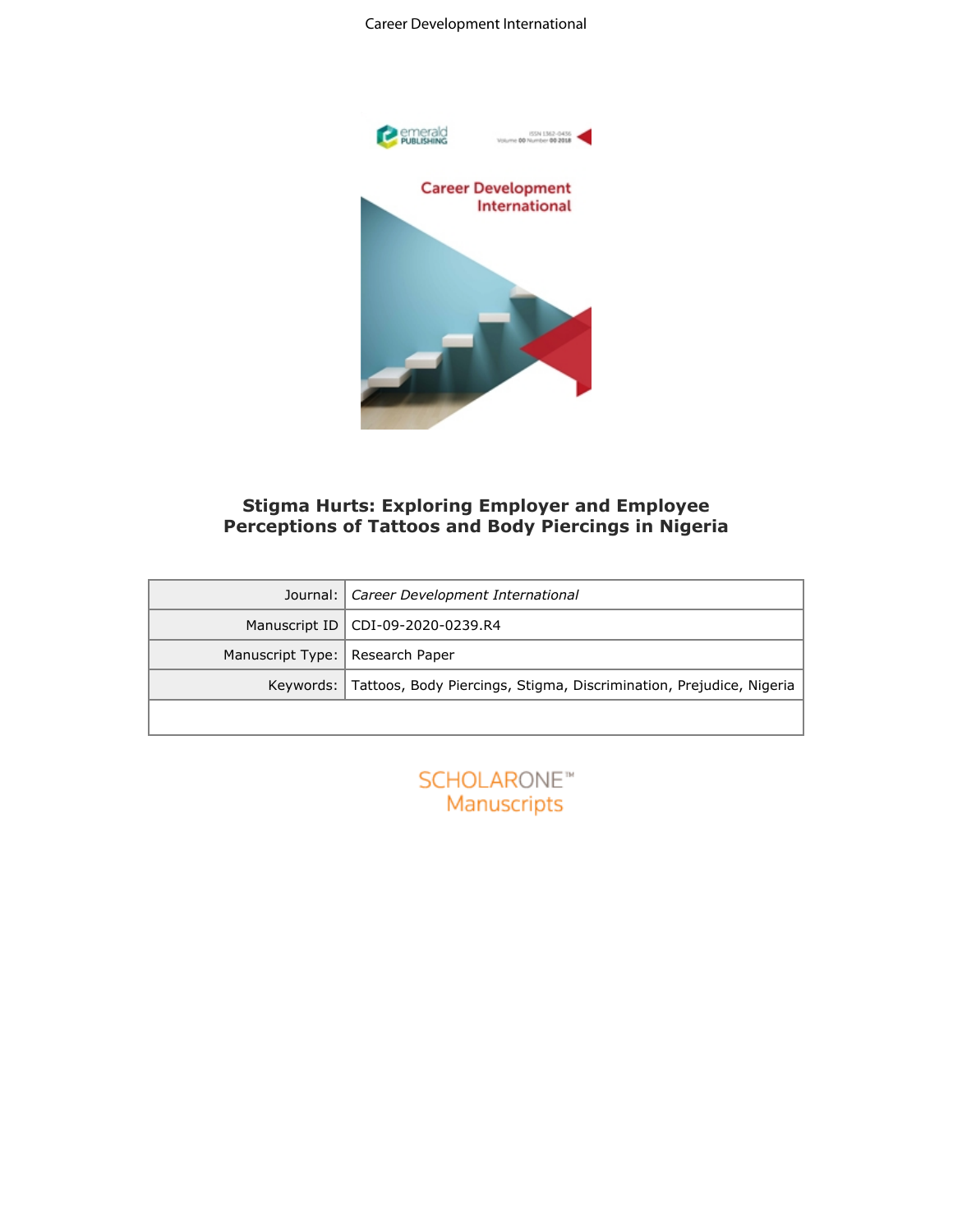# **Table 1 Participants' Demographic Information**

| Pseudonym  | Age | Gender | <b>Positions</b> | <b>Job roles</b>                          | No of<br>tattoo(s) | No of body<br>piercing(s)    |
|------------|-----|--------|------------------|-------------------------------------------|--------------------|------------------------------|
| Oyin       | 27  | Female | Employee         | Accounting officer                        | 2                  | $1$ (in the nose)            |
| Christiana | 29  | Male   | Employee         | Insurance broker                          | 1                  | 1 (in the nose)              |
| Ruth       | 28  | Female | Employee         | Bank clerk                                | $\mathbf{1}$       | $1$ (in the nose)            |
| Johnson    | 47  | Male   | Manager          | Hotel manager                             | $\boldsymbol{0}$   | $\boldsymbol{0}$             |
| Fella      | 39  | Male   | Employee         | Digital marketing<br>officer              | $\mathbf{0}$       | $\boldsymbol{0}$             |
| Samuel     | 49  | Male   | Manager          | Retail manager                            | $\boldsymbol{0}$   | $\boldsymbol{0}$             |
| Tobi       | 27  | Male   | Employee         | Customer relationship<br>officer          | $\overline{0}$     | $\overline{0}$               |
| Alima      | 42  | Female | Manager          | Bank manager                              | $\boldsymbol{0}$   | $\boldsymbol{0}$             |
| Chidinma   | 40  | Female | Employee         | Receptionist                              | $\mathbf{0}$       | $\boldsymbol{0}$             |
| Alli       | 51  | Male   | Manager          | Marketing director                        | $\boldsymbol{0}$   | $\boldsymbol{0}$             |
| Lazarus    | 28  | Male   | Employee         | Office secretary                          | $\mathbf{1}$       | $\boldsymbol{0}$             |
| Shade      | 32  | Female | Employee         | Personal assistant to<br>company director | $\overline{0}$     | $\boldsymbol{0}$             |
| John       | 26  | Male   | Employee         | Underwriter                               | $\mathbf{0}$       | 1(earlobe)                   |
| Deborah    | 42  | Female | Manager          | Bank manager                              | $\boldsymbol{0}$   | $\boldsymbol{0}$             |
| James      | 46  | Male   | Manager          | Insurance operations<br>manager           | $\mathbf{0}$       | $\boldsymbol{0}$             |
| Rose       | 29  | Female | Employee         | Credit control officer                    | $\mathbf{1}$       | $\boldsymbol{0}$             |
| Mariam     | 25  | Female | Employee         | Administrator                             | $\mathbf 1$        | $\boldsymbol{0}$             |
| Shina      | 43  | Male   | Manager          | Customer relations<br>manager             | $\overline{0}$     | $\mathbf{0}$                 |
| Shola      | 39  | Female | Manager          | Digital project<br>manager                | $\mathbf{1}$       | $\overline{1}$ (in the nose) |
| Gbenga     | 27  | Male   | Employee         | Senior accountant                         | 1                  | $\boldsymbol{0}$             |
| Kunle      | 44  | Male   | Manager          | <b>HR</b> manager                         | $\boldsymbol{0}$   | $\boldsymbol{0}$             |
| Lesley     | 43  | Female | Manager          | Sales & delivery<br>manager               | $\boldsymbol{0}$   | $\boldsymbol{0}$             |
| Tunde      | 29  | Male   | Employee         | Customer relationship<br>officer          | $\boldsymbol{0}$   | $\boldsymbol{0}$             |
| Mary       | 42  | Female | Manager          | Operations manager                        | $\boldsymbol{0}$   | $\theta$                     |
| Adama      | 29  | Female | Employee         | Logistics officer                         | $\boldsymbol{0}$   | $1$ (in the nose)            |
| Monday     | 45  | Male   | Employee         | Finance officer                           | $\boldsymbol{0}$   | $\Omega$                     |
| Bolu       | 28  | Male   | Employee         | Bank clerk                                | $\boldsymbol{0}$   | 1 (earlobe)                  |
| Moshood    | 40  | Male   | Manager          | Office manager                            | $\bf{0}$           | $\boldsymbol{0}$             |
| Ajoke      | 29  | Female | Employee         | Credit control officer                    | $\theta$           | $\boldsymbol{0}$             |
| Chris      | 40  | Male   | Employee         | Insurance broker                          | $\overline{0}$     | $\boldsymbol{0}$             |
| Silvestre  | 27  | Male   | Employee         | Procurement officer                       | 1                  | $\boldsymbol{0}$             |
| Amina      | 47  | Female | Manager          | Service manager                           | $\bf{0}$           | $\boldsymbol{0}$             |
| Samson     | 49  | Male   | Manager          | HR manager                                | $\overline{0}$     | $\boldsymbol{0}$             |
| Jackie     | 32  | Female | Manager          | Marketing manager                         | $\boldsymbol{0}$   | $\theta$                     |
| Karimah    | 24  | Female | Employee         | Research officer                          | $\boldsymbol{0}$   | $1$ (in the nose)            |
| Nafisat    | 28  | Female | Employee         | Sales officer                             | 1                  | $\boldsymbol{0}$             |
| Akpan      | 45  | Male   | Employee         | Office clerk                              | $\boldsymbol{0}$   | $\boldsymbol{0}$             |
| Ayo        | 48  | Male   | Manager          | Design manager                            | $\boldsymbol{0}$   | $\mathbf{0}$                 |
| Usman      | 43  | Male   | Manager          | HR manager                                | $\boldsymbol{0}$   | $\mathbf{0}$                 |
| Uzo        | 40  | Male   | Manager          | Audit manager                             | $\boldsymbol{0}$   | $\overline{0}$               |
| Moyo       | 37  | Female | Manager          | Brand manager                             | $\boldsymbol{0}$   | $\boldsymbol{0}$             |
| Jummy      | 32  | Female | Employee         | Tax adviser                               | 1                  | $\boldsymbol{0}$             |
| Remy       | 51  | Male   | Manager          | Sales manager                             | $\boldsymbol{0}$   | $\boldsymbol{0}$             |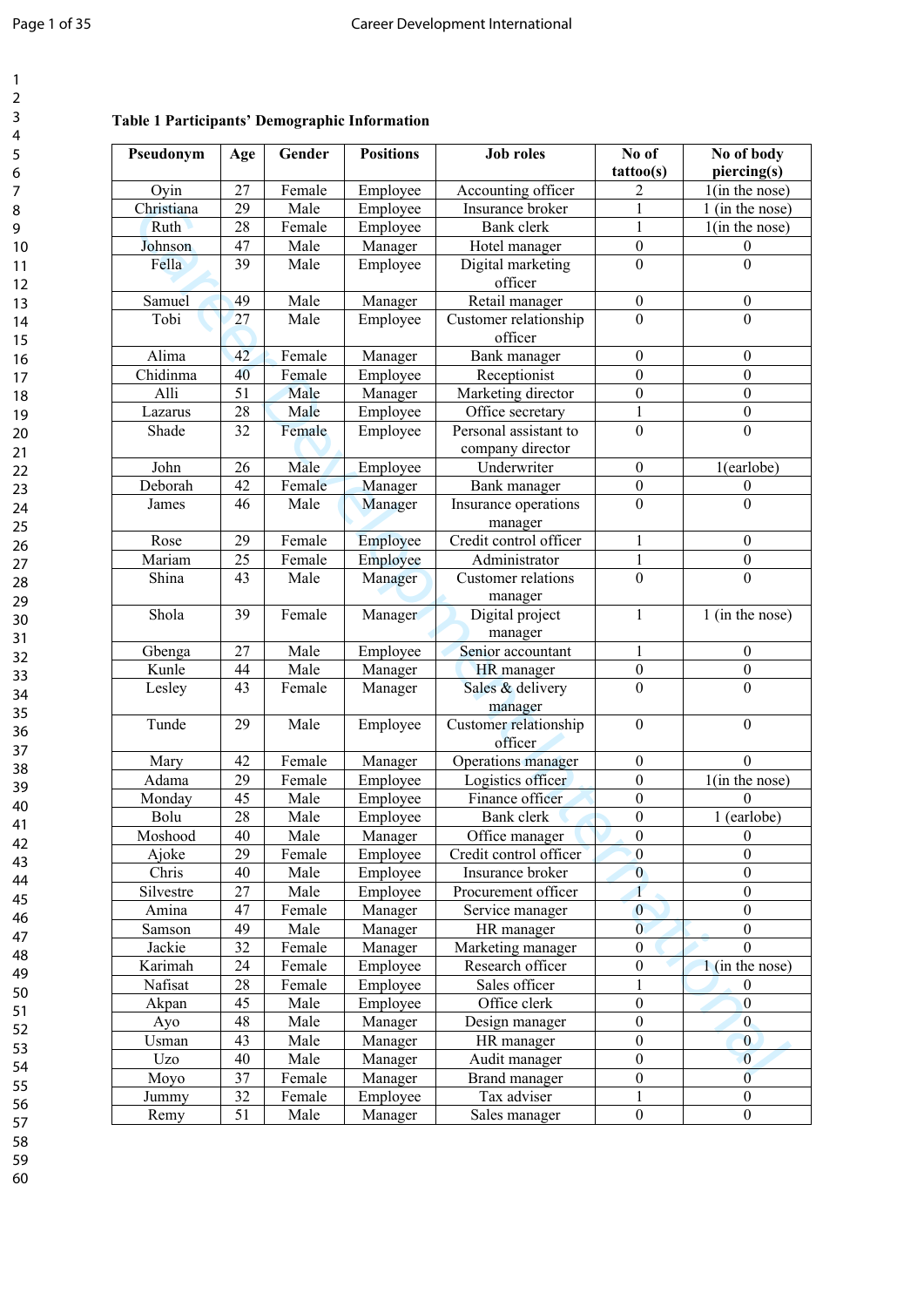| <b>Table 2: Qualitative Data Analysis</b>                                             |                                                                     |                                                                                                                                                                                                                                                                                                                                                                                                                                                                                                                                                                                                                                                                                                               |                                                                                                                                                                                                                                                              |  |  |  |  |  |
|---------------------------------------------------------------------------------------|---------------------------------------------------------------------|---------------------------------------------------------------------------------------------------------------------------------------------------------------------------------------------------------------------------------------------------------------------------------------------------------------------------------------------------------------------------------------------------------------------------------------------------------------------------------------------------------------------------------------------------------------------------------------------------------------------------------------------------------------------------------------------------------------|--------------------------------------------------------------------------------------------------------------------------------------------------------------------------------------------------------------------------------------------------------------|--|--|--|--|--|
| <b>Themes</b>                                                                         | <b>Sub-themes</b>                                                   | <b>Indicative Quotations</b>                                                                                                                                                                                                                                                                                                                                                                                                                                                                                                                                                                                                                                                                                  | <b>Implications</b>                                                                                                                                                                                                                                          |  |  |  |  |  |
| Manager and<br>employee<br>perceptions of<br>visible tattoos<br>and body<br>piercings | Religious<br>values                                                 | Would I have tattoos on my skin? No, it is<br>against the principles of decency and my<br>religious beliefs (Shade).                                                                                                                                                                                                                                                                                                                                                                                                                                                                                                                                                                                          | • Religious sentiments and<br>prejudice                                                                                                                                                                                                                      |  |  |  |  |  |
|                                                                                       | Sociocultural<br>values                                             | It is not acceptable here it depicts a<br>negative appearance (Usman).<br>People frown upon it because it portrays<br>immorality and irresponsibility (Ayo)<br>This is not Europe or the US this is Nigeria<br>and our culture does not tolerate it  wearing<br>visible tattoos is a big stigma (Tobi).<br>For me, people with tattoos and body<br>piercings are hooligans (Kunle).<br>I think it's not proper  it shows disregard for<br>culture and lack of manners (Monday).<br>I chose to have it, and I do not regret my<br>decision even if the society is unaccepting of<br>it (Silvester).<br>The dove head on my tattoo only means<br>peace and nothing that should be regarded as<br>evil (Mariam). | - Prejudice based on<br>appearance and lookism<br>- Prejudice based on morality<br>- Body art as an imported<br>practice<br>- Criminalising body art<br>- Body art and its derogation<br>- Body art as a personal<br>choice<br>- Body art as self-expression |  |  |  |  |  |
|                                                                                       | Corporate<br>values                                                 | Our customers will perceive us as being<br>unprofessional (Usman).<br>It is not just my personal belief but the society<br>beliefs about wearing tattoos or body                                                                                                                                                                                                                                                                                                                                                                                                                                                                                                                                              | Prejudice based on first<br>impressions<br>Constrained societal prejudice                                                                                                                                                                                    |  |  |  |  |  |
| Discrimination<br>and prejudice<br>in the Nigerian<br>labour market                   | Discrimination<br>and prejudice<br>in the Nigerian<br>labour market | piercings, which is negative (Amina).<br>We can't recruit someone with visible body<br>arts except if they are concealed (Moyo).<br>I may have to resign soon because the<br>discrimination is unbearable here (Akpan).<br>My manager is really upset with my tattoo,<br>and it has affected my relationship with her<br>and some of my colleagues (Ruth).<br>It has caused me so much trouble I can't tell<br>you if I will be getting promoted next year<br>because I'm awaiting disciplinary action<br>(Silvester).                                                                                                                                                                                        | Recruitment and selection<br>prejudice<br>Employee turnover issues<br>Tainted employment<br>relationships<br>Restraint on career<br>progression                                                                                                              |  |  |  |  |  |
|                                                                                       |                                                                     |                                                                                                                                                                                                                                                                                                                                                                                                                                                                                                                                                                                                                                                                                                               |                                                                                                                                                                                                                                                              |  |  |  |  |  |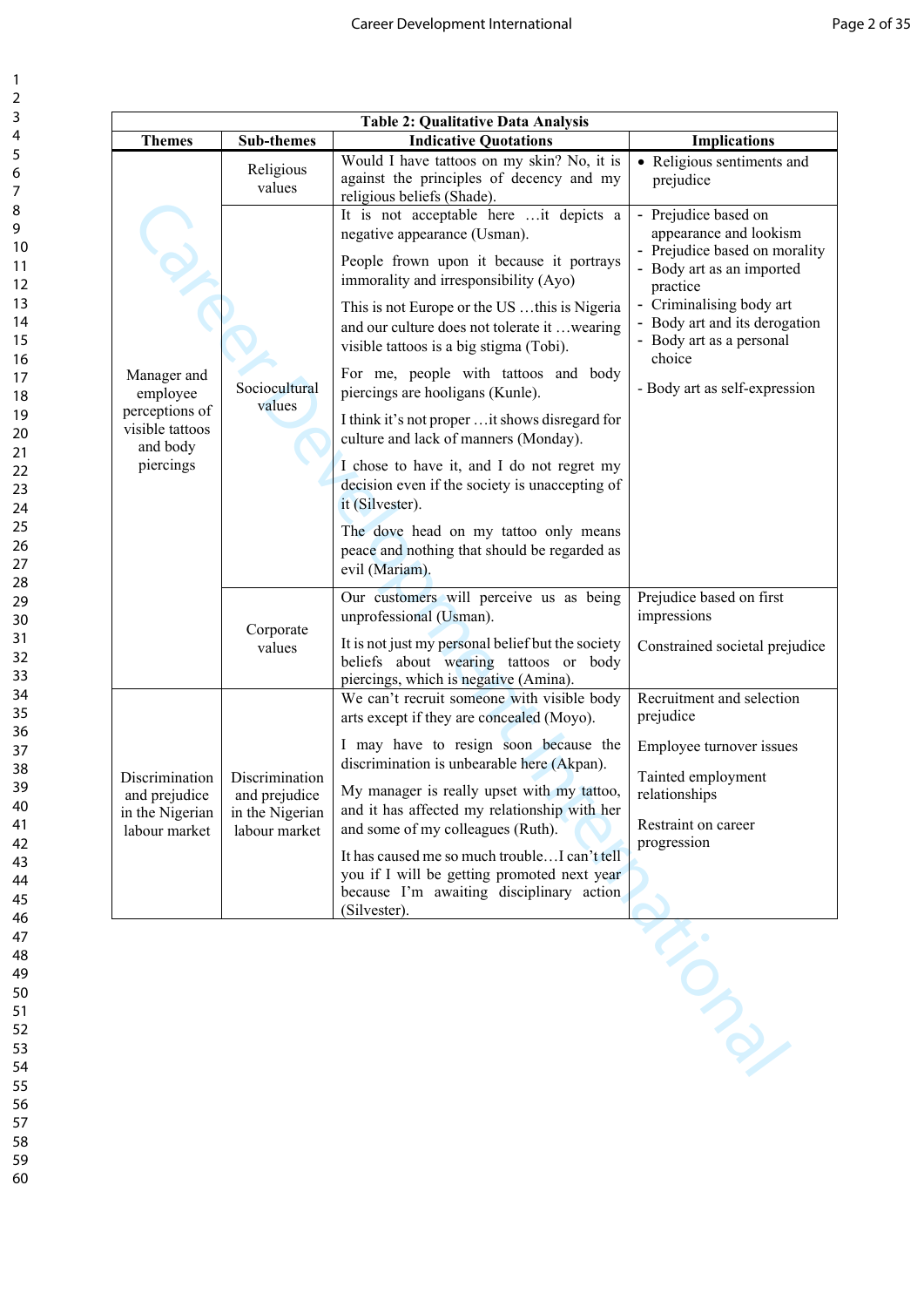# **Stigma Hurts: Exploring Employer and Employee Perceptions of Tattoos and Body Piercings in Nigeria**

## **Abstract**

**Purpose** – This study draws on social stigma and prejudice to examine the perceptions and beliefs of managers and employees regarding visible tattoos and body piercings, as well as the impact they have on potential employment and human resource management in the global South, using Nigeria as the research context.

**Design/methodology/approach** – The study uses a qualitative research approach, drawing on data from forty-three semi-structured interviews with managers and employees in Nigeria.

**Findings** – Contrary to the popular opinion that tattoos and body piercings are becoming more accepted and mainstream in society, this study finds that some Nigerian employers and employees may stigmatise and discriminate against people with visible tattoos and body piercings. The findings of this study suggest that beliefs about tattoos are predicated on ideologies as well as religious and sociocultural values, which then influence corporate values.

**Intract**<br>**CARECT CONDITE:** This study draws on social stigma and prejudice to examine the perceptions are distinguistive of managers and employees regarding visible tattoos and body piercings, as well as first of managers **Practical Implications** – Religious and sociocultural preconceptions about people with visible tattoos and body piercings have negative implications for the recruitment and employment of such people and could prevent organisations from hiring and keeping talented employees. This implies that talented employees might experience prejudice at job interviews, preventing them from gaining employment. Furthermore, stigmatising and discriminating against people with visible tattoos and body piercings may lead to the termination of employment of talented employees, which could negatively affect organisational productivity and growth.

**Originality/value** – This study provides an insight into employment relations with regards to tattoos and body piercings in Nigeria. It also makes some contributions to the social psychology of workplace prejudice and highlights the reasons for the stigma and prejudice against individuals with visible tattoos and body piercings.

**Keywords:** tattoos, body piercings, stigma, prejudice, discrimination, Nigeria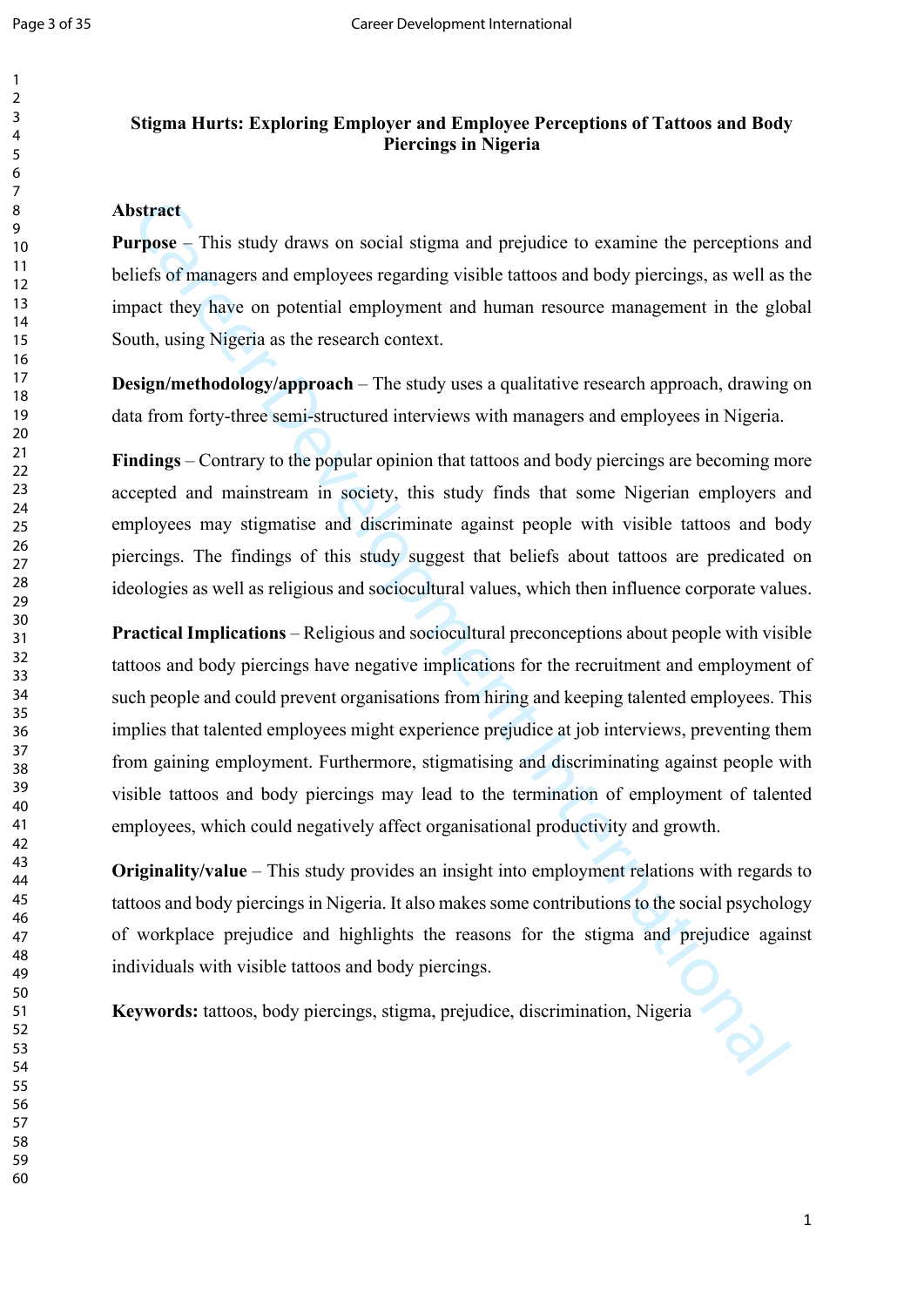#### **Introduction**

There is an extensive body of research on tattoos and body piercings, especially in the global North (Brallier et al., 2011; French et al., 2016, 2019). However, studies on visible tattoos and body piercings in the global South, especially in Africa, are rare. Hence, this study examines manager and employee perceptions of tattoos and body piercings, using Nigeria as a research context. It should be noted that extant studies on tattoos and body piercings undertaken in developed Western countries do not offer insights into the implications of tattoos and body piercings on human resource management (HRM) in Africa. This is especially true in Nigeria, where visible tattoos and body piercings are perceived to be an imitation of Western culture (Romanienko, 2011; Timming, 2015). Further research is therefore required to clarify manager and employee perceptions of the phenomenon in the Nigerian context.

The Ustainer et al., 2011; Premen et al., 2016, 2019). However, studies on visione tations and poly piercings in the global South, especially in Africa, are rare. Hence, this study examinager and employee perceptions of ta This research is important and timely due to the increased prevalence of tattoos and body piercings among young adults in Nigerian society (Ayomide, 2017a). Although visible tattoos and body piercings appear unpopular in contemporary Nigerian society, they are not an entirely new phenomenon; in earlier times, natives did perform some form of body modification called skin scarification (Tapon, 2019). However, these are not tattoos and are often concealed inside the body in the form of names and birthdates (Ayanlowo et al., 2017). In addition, it is important to distinguish between tattoos and tribal or facial marks, which are also common in Nigeria. Unlike tattoos, which are willingly inscribed by the bearers, tribal or facial marks are given to the bearers without their consent when they are infants, usually by their parents (Murdock, 2012). Modern tattoos and body piercings are considered Western ideas (Romanienko, 2011) and are frowned upon in Nigeria (Ayanlowo et al., 2017).

The increasing number of people with tattoos may have significant implications for human resource managers and other organisational decision makers. French et al. (2016) have argued that having tattoos is not associated with, or significantly related to, employment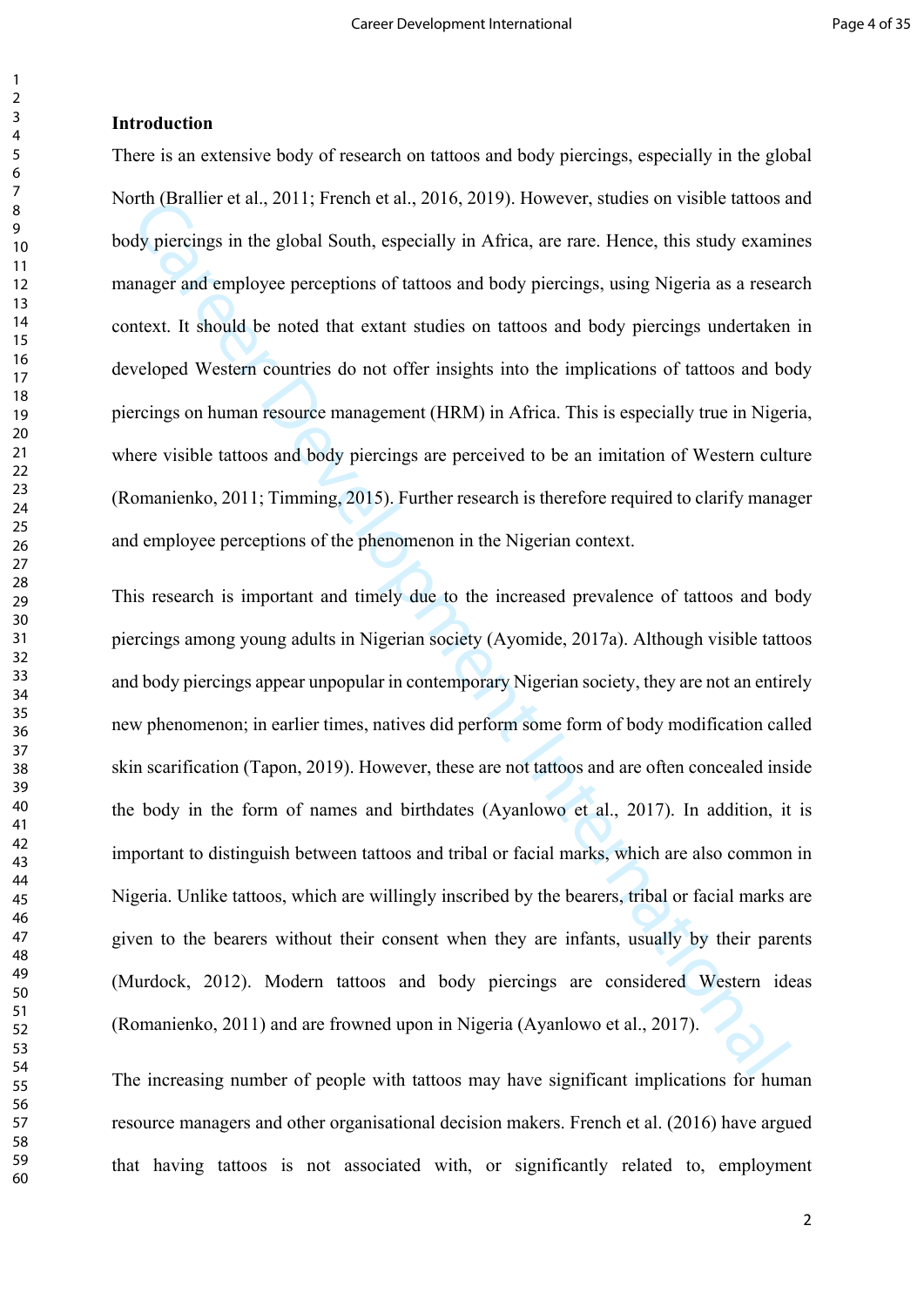discrimination. In the context of Nigeria, however, we found the phenomenon to be particularly difficult and challenging. This makes sense when considering Nigeria's traditional values with respect to its people's religious, cultural and moral beliefs, which ascribe negative connotations to people with tattoos or body piercings and view them as being irresponsible, uncultured, illmannered, antisocial, and immoral (Ayanlowo et al., 2017). Similarly, Van Hoover et al. (2017) argued that body piercing has now developed from a behaviour once considered extreme to an accepted choice among the general population. Can we argue this same point for non-Western countries such as Nigeria? The central purpose of this article is to enhance our understanding of manager and employee perceptions of tattoos and body piercings in Nigeria.

ppect is its people's religious, cultural and moral beliefs, which ascribe negative connotatio<br>people with tattoos or body picreings and view them as being irresponsible, uncultured,<br>annered, antisocial, and immoral (Ayanl In particular, this study investigates (1) the perceptions of the participants concerning tattoos and body piercings; (2) how tattoos and body piercings influence recruitment and selection decisions, and (3) whether having tattoos and/or body piercings could lead to the summary dismissal of an employee. To effectively address these questions, twenty managers and twentythree employees were interviewed in the city of Lagos, Nigeria. This article, and the empirical study upon which it is based makes two important contributions to contemporary scholarship and practice. First, it demonstrates the importance of physical appearance in job retention and employee selection in the global South. Second, it contributes to the extant literature on stigma and the social psychology of workplace prejudice by revealing employer and employee attitudes and perceptions of body art in the context of employment relations in Africa, as well as the underlying reasons for these attitudes and perceptions. It is hoped that this study will stimulate further research into visible tattoos and unconventional body piercings in Nigeria and other African countries. Please note that the phrase 'unconventional body piercings' has been used in this study to mean a male piercing his earlobes or nose or a female having any part(s) of her body pierced other than the two earlobes. The article is structured as follows. We first briefly discuss the concept of tattoos and body piercings and present the study's theoretical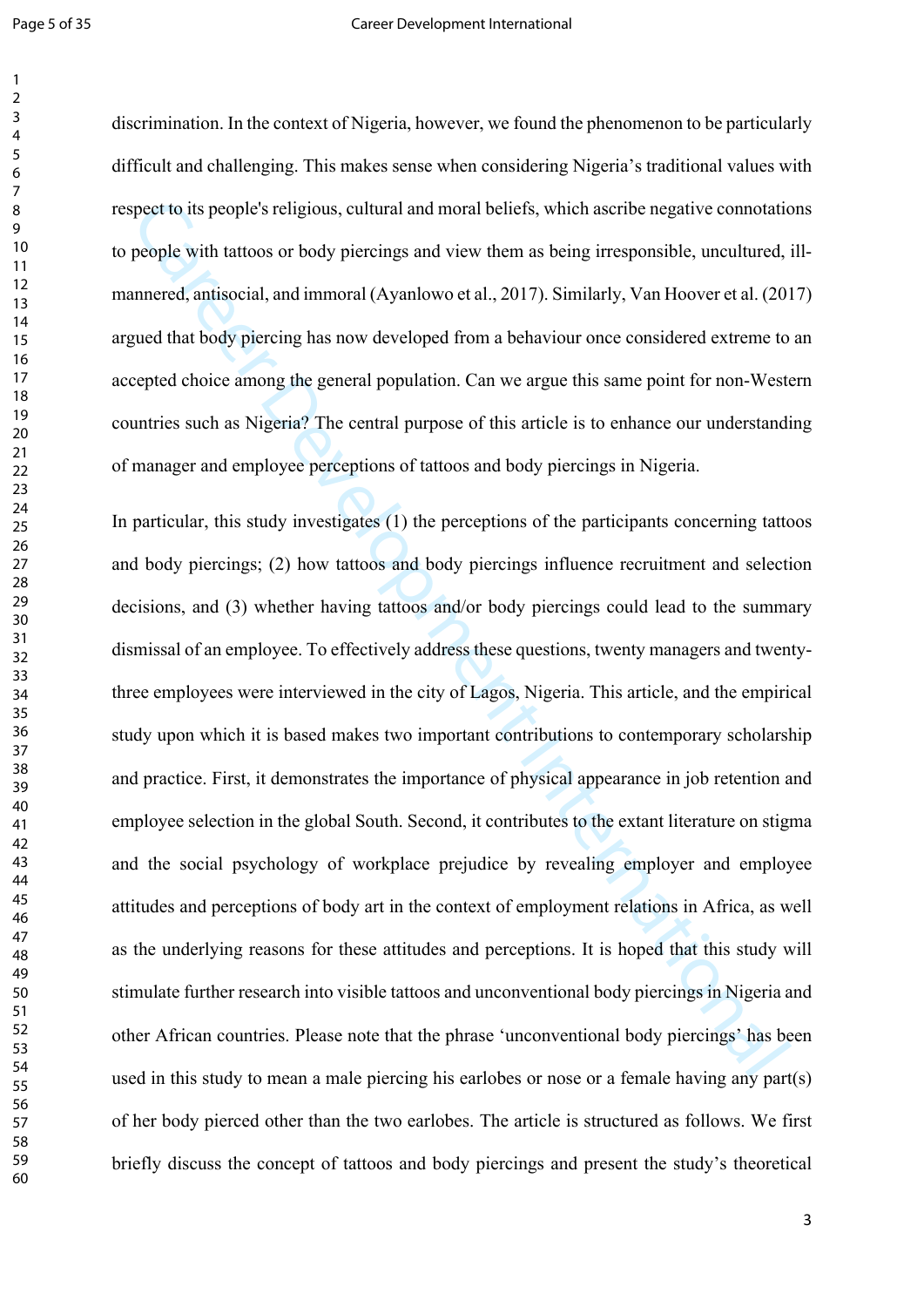background. After discussing the research method, we present the data, followed by a discussion of the study's findings and its theoretical and practical implications.

# **Tattoos and Body Piercings in Context**

titoos and Body Picreings in Context<br>
vevord 'tattau', which means 'to strike' or 'the result of tapping', metamorphosed into w<br>
now known as 'tattoo'. This word 'tattau' was used by a British captain, James Cook, in<br>
ghte The word 'tattau', which means 'to strike' or 'the result of tapping', metamorphosed into what is now known as 'tattoo'. This word 'tattau' was used by a British captain, James Cook, in his eighteenth-century expedition to Tahiti and the South Pacific Islands (Braverman, 2006; Lineberry, 2007). It is a form of body modification through inserting indelible ink into the dermis to change the skin pigment (Ayanlowo et al., 2017). A tattoo is a form of body art that is marked on the skin by making small holes with a needle and filling them with coloured ink, resulting in relatively permanent forms of body modification (Durkin, 2012). Body piercing, on the other hand, is the cosmetic piercing of any part of the body for the purpose of insertion of objects such as rings, studs, or pins (Holbrook et al., 2012). Traditionally, body piercings are mainly found in the soft part of the earlobes, predominantly in women (Elzweig and Peeples, 2011). The preference for, and popularity of, other body parts for piercings varies according to gender, with the navel being the most common site for women and the face being most common for men (Carmen et al., 2012). Van Hoover et al. (2017) argues that virtually no part of the human body is excluded from ornamental piercing.

Body modification takes different shapes and forms, ranging from the simplest wearing makeup, hair styling, and body toning to complex and extreme forms of tattooing and body piercing (Dillingh et al., 2020). Like tattooing, the act of body piercing has also become increasingly acceptable and indeed prevalent among adolescents and young adults in Western society (Timming et al., 2017). For example, The European Chemicals Agency (ECHA) (2019) found that about 12% of European citizens were tattooed, while three in ten Americans (30%) have at least one tattoo, an increase from 21% in 2012 (Ipsos, 2019). Likewise, in 2017, over 35% of Americans were reported to have at least one body piercing (Statista, 2020). Contemporary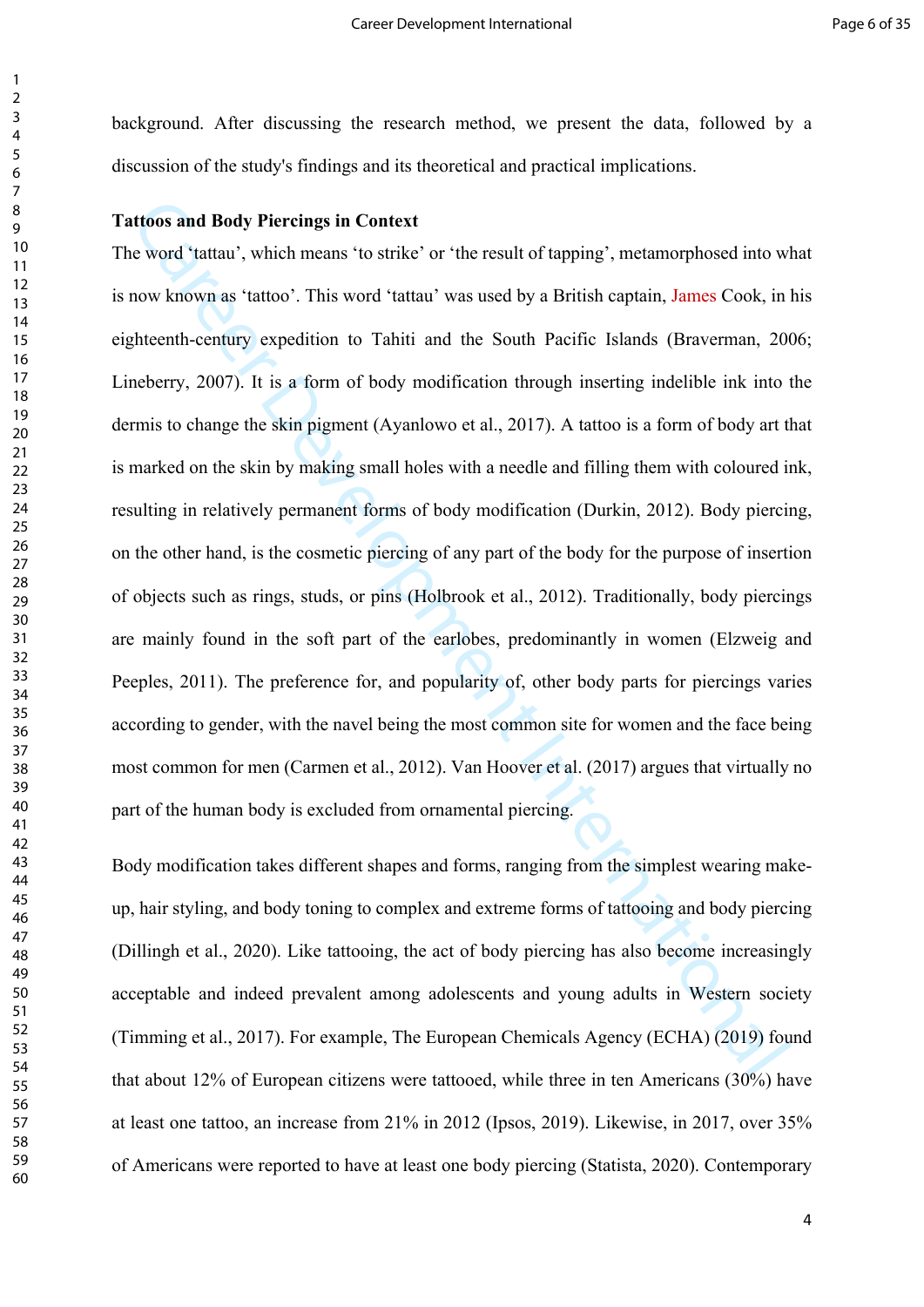#### Page 7 of 35 Career Development International

research on body modification suggests that tattoos and body piercings have become the trademark of Generation X and Millenial cohorts (Kluger, 2015; Farley et al., 2019). Although the scarcity of statistics on tattoos and body piercings in modern Nigeria make it difficult to ascertain how prevalent they are, a few studies have emphasised that they are a growing trend among adolescents and young adults (Ayanlowo et al., 2017; Mensah et al., 2018; Umoh, 2015).

searcity of statistics on tattoos and body piercings in modern Nigeria make it difficult<br>critain how prevalent they are, a few studies have emphasised that they are a growing tre<br>original move provident the station of the Generally, body art such as tattooing and body piercings are used for different purposes, ranging from symbolising ownership to denoting nobility (Durkin, 2012). Nowadays, tattoos are often associated with uniqueness (Dillingh et al., 2020) and are often personalised to reflect a person's narrative and self-expression as well as the individual's aesthetic and cultural values (Farley et al., 2019). Creativity and innovation have motivated some to use tattoos as permanent medical alerts instead of using bracelets displaying the wearer's medical condition, such as diabetes or epilepsy (Clinical Rounds, 2009). In addition, although previous studies have argued that women are more likely to have tattoos and body piercings than men, this gap is fast becoming insignificant (French et al., 2016). Likewise, tattoos and body piercings are more prevalent among young adults, with the younger generation subscribing to either having more tattoos or body piercings or both (Kluger, 2015).

People with visible tattoos or body piercings may be viewed in different ways. From a social perspective, people with tattoos are perceived as a disadvantaged and loosely social group (French et al., 2019). They experience similar stigma to that of people who have scars, portwine stains, or birthmarks (French et al., 2016; Madera and Hebl, 2012). This finding reinforces the historical view that associates tattooed people with counter-cultural delinquents of the lower classes (Burgess and Clark, 2010). To those who do not have tattoos, the sight of tattooed individuals usually creates social stigmatisation (Baumann et al., 2016). However, it is important to note that in some industries (such as marketing and technology), tattoos and body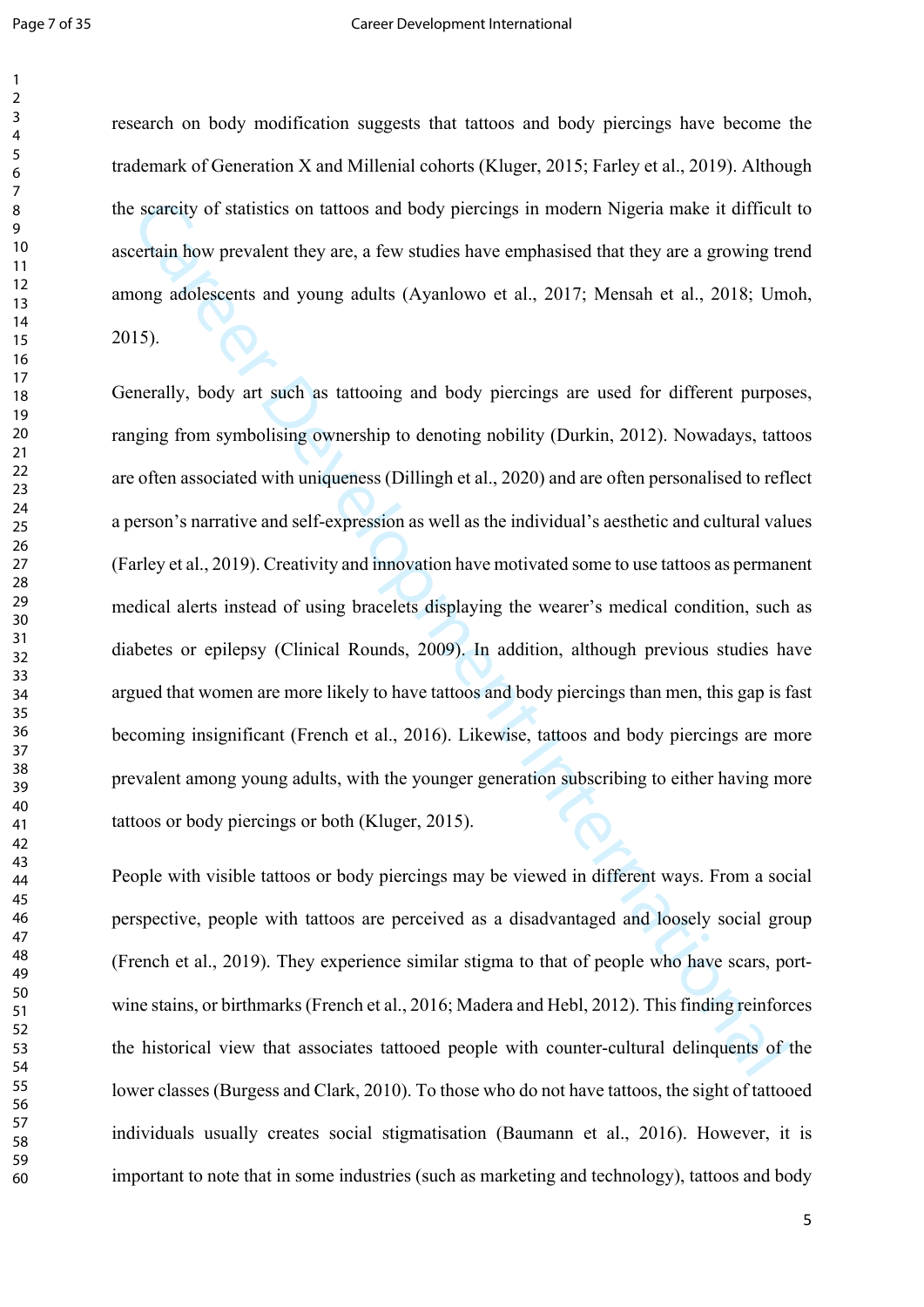perhaps the reason why attitudes toward those who have them are closely related to tidual stigma associated with historical and cultural beliefs (Farley et al., 2019). For instantoos and body piereings are associated with piercings may not cause stigmatisation (Timming, 2015). Having visible tattoos and body piercings could mean conformity to, or the defying of cultural norms (French et al., 2019). This is perhaps the reason why attitudes toward those who have them are closely related to the residual stigma associated with historical and cultural beliefs (Farley et al., 2019). For instance, tattoos and body piercings are associated with sex traffic, women, antisocial cults, physiological illness, and criminal delinquency (French et al., 2016). It is little wonder that physical appearance significantly impacts people's judgements and perceptions (Dillingh et al., 2020). This may be the reason why some human resource (HR) managers and recruiters prefer to employ people without visible tattoos (Brallier et al., 2011; Timming et al., 2017). In other words, the location and visibility of tattoos on the body play a significant role in explaining employer prejudice against tattoos and/or body piercings (Timming, 2015). Similarly, researchers have found that some customers do not like being served or attended to by people with tattoos. For example, Arndt and Glassman (2012) suggest that some consumers might be antagonistic towards women with masculine tattoos. Moreover, Doleac and Stein (2013) suggest that some consumers are reluctant to buy goods from a tattooed vendor. Similarly, Arndt et al. (2016) and Larsen et al. (2014) suggest that customers may have a negative attitude towards sellers with body art. It is therefore safe to say that body art is likely to affect consumers' decision making and attitudes (Baumann et al., 2016), thereby raising concerns for managers about their organisation's image (Timming, 2017).

Furthermore, researchers have found that having tattoos and body piercings impacts people's health and general wellbeing. For example, Stirn et al. (2006) argued that tattoos and body piercings were related to lower perceived mental health and lower social integration. In another recent study, Farley et al. (2019) also found that as result of having tattoos, individuals may suffer from health problems such as persistent discomfort, hypersensitivity, chronic infections and many other health-related issues. In addition, some studies have reported a link between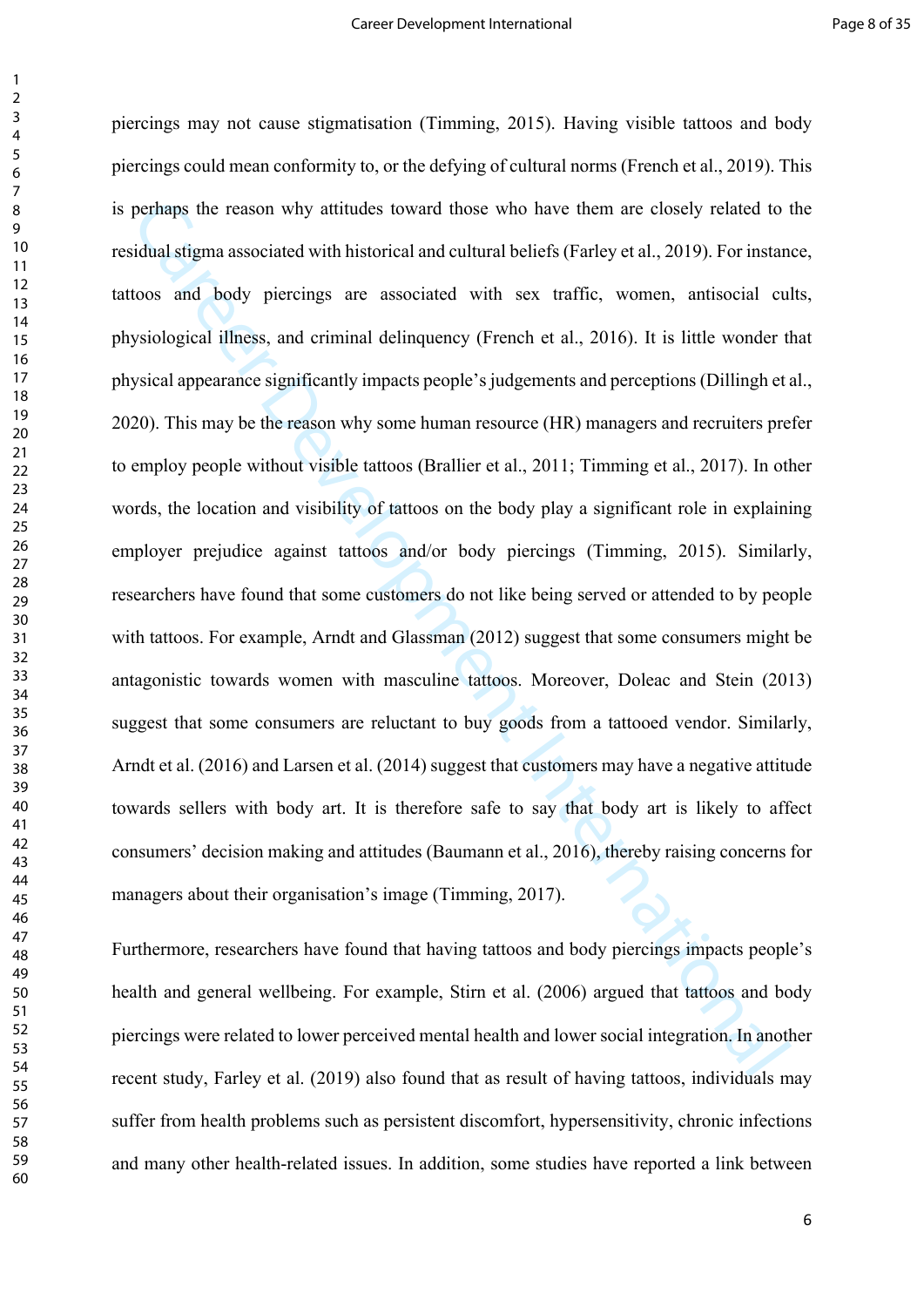#### Page 9 of 35 Career Development International

having tattoos and/or body piercings and risk-taking behaviour, such as the use of psychotropic substances, unhealthy diet habits and self-harm (Breuner et al., 2017). Others have associated externalised risk behaviours with having tattoos and/or body piercings (Heywood et al., 2012). Many of these health and wellbeing-related issues presumably have implications for HRM in managers' decision-making processes concerning employees with visible tattoos and body piercings (Broussard and Harton, 2018; French et al., 2016; French et al., 2019).

ternalised risk behaviours with having tattoos and/or body piercings (Heywood et al., 201<br>my of these health and wellbeing-related issues presumably have implications for HRM<br>magers' decision-making processes concerning em This study focuses on employees with visible tattoos and body piercings in a business environment, where physical contact exists between employers, employees and clients. Elzweig and Peeples (2011) offered a legal discussion of justifiable discrimination against tattooed job applicants; however, unlike the present study, their research is non-empirical and was undertaken in the US. There have been a number of previous studies that focused on the negative effects of tattoos on employment opportunities (Bekhor et al., 1995; Timming, 2015; Timming et al., 2015). However, Timming (2017) claimed that having visible body art promotes relationship building and has a positive effect on employment opportunities. This study seeks to understand whether this assertion also applies in the global South, specifically Nigeria.

#### **Social Stigma and Prejudice**

Every society is an embodiment of social and cultural norms that often dictate what is perceived as acceptable in human social interaction and what is not (French et al., 2016). The construction of values sometimes leads to stereotypical conclusions regarding the characteristics of a person's personality vis-à-vis how they are expected to behave and the actual behaviour they exhibit, thus translating into stigma (Goffman, 1963; Timming et al., 2017). Stigma is a social construct that devalues an individual's social identity as a result of their attributes or characteristics that are deemed undesirable within a particular social group (Larsen et al., 2014). Stigmatised people have an ascribed identity that makes them different to others,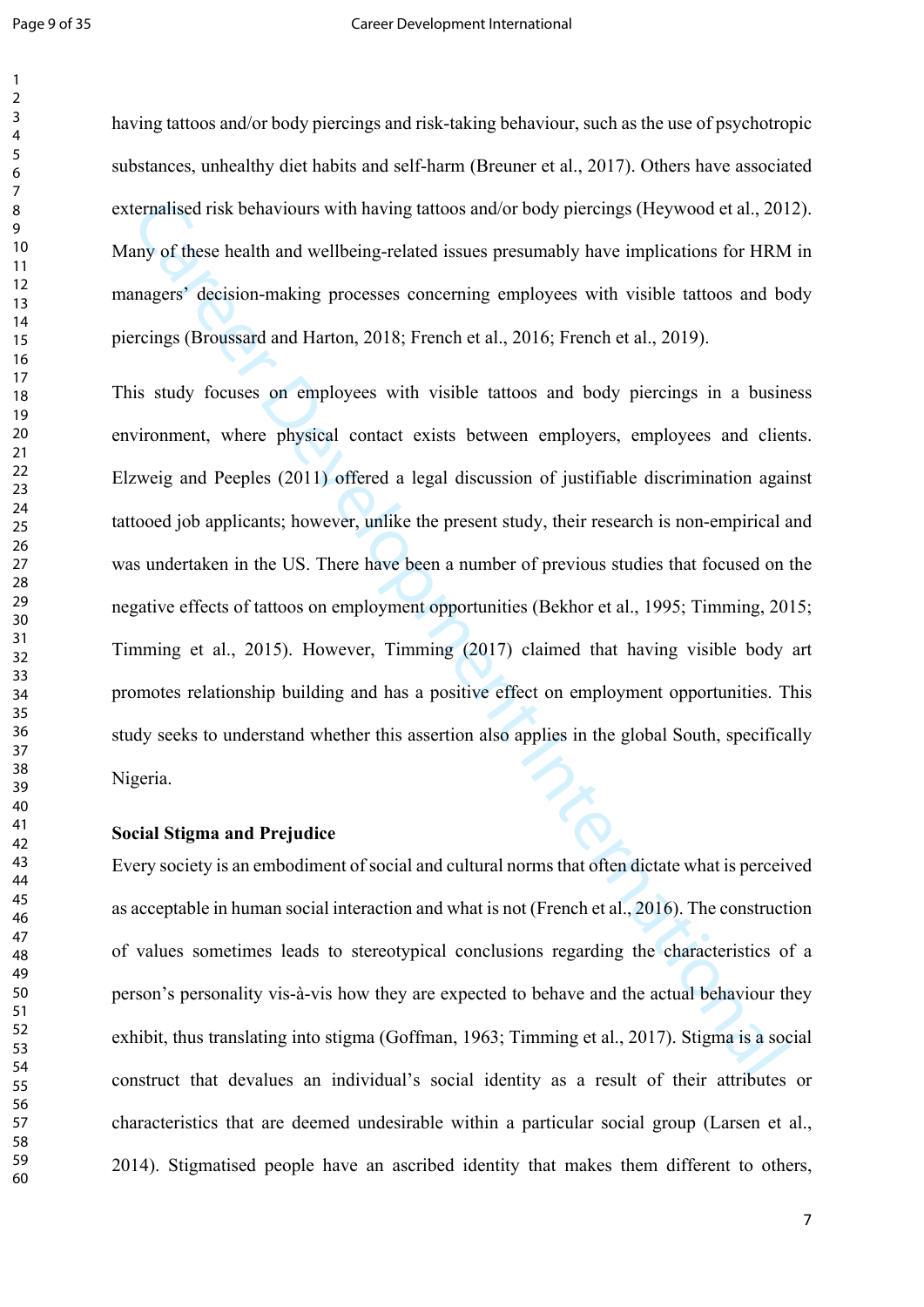causing them to be seen and treated differently. Poister and Thomas (2011) argue that stigma can be associated with a person's appearance (e.g. tattoos or body piercings), behaviour (e.g. antisocial), or group membership. They also found that the cause of stigma may not always be visible and controllable; however, it leads to stereotypical conclusions and negative evaluations (accurate or otherwise) of the stigmatised person. Prejudice, on the other hand, refers to an affective feeling towards an individual that is predicated on their membership in a particular stigmatised group (Miller et al., 2009). Often used synonymously with discrimination, prejudice is formed by a preconceived judgement or opinion about a person due to their group membership, which may be considered undesirable due to the visible outcomes of their attitudes (Brown, 2010).

disocial), or group membership. They also found that the cause of stigma may not always<br>ible and controllable; however, it leads to stereotypical conclusions and negative evaluaties<br>the and controllable; however, it leads Both stigma and prejudice are linked to the stereotypical evaluations or overgeneralised social and cultural beliefs that constitute grounds for excluding or avoiding the stigmatised (Larsen et al., 2014). Stereotyping is a psychological process that simplifies information about people to form a behavioural category that enables judgements to be made as a result of their perceived departure from normalcy in behaviour or attitude (Patterson and Schroeder, 2010). As such, the perceptions about individuals with tattoos or body piercings lead to stereotypical conclusions regarding their attitudes, especially in a society in which physical appearance is viewed as a reflection of one's morality and character (Larsen et al., 2014). Visible tattoos and body piercings are regarded as a stigma that society attaches to cultural norms – recognising the bearers' negative attitudes while ignoring their positive characteristics (Timming, 2017). Therefore, when stigmatised people confirm the flawed negative preconceptions by behaving in the expected manner, it further reinforces these perceptions and may lead to prejudice against the stigmatised (Grimmelikhuijsen and Porumbescu, 2017). These perceptions often depend on the location of the tattoo and the message that it conveys to others (Baumann et al., 2016). Furthermore, stigma is related to social cognition, which relates to the impact of mental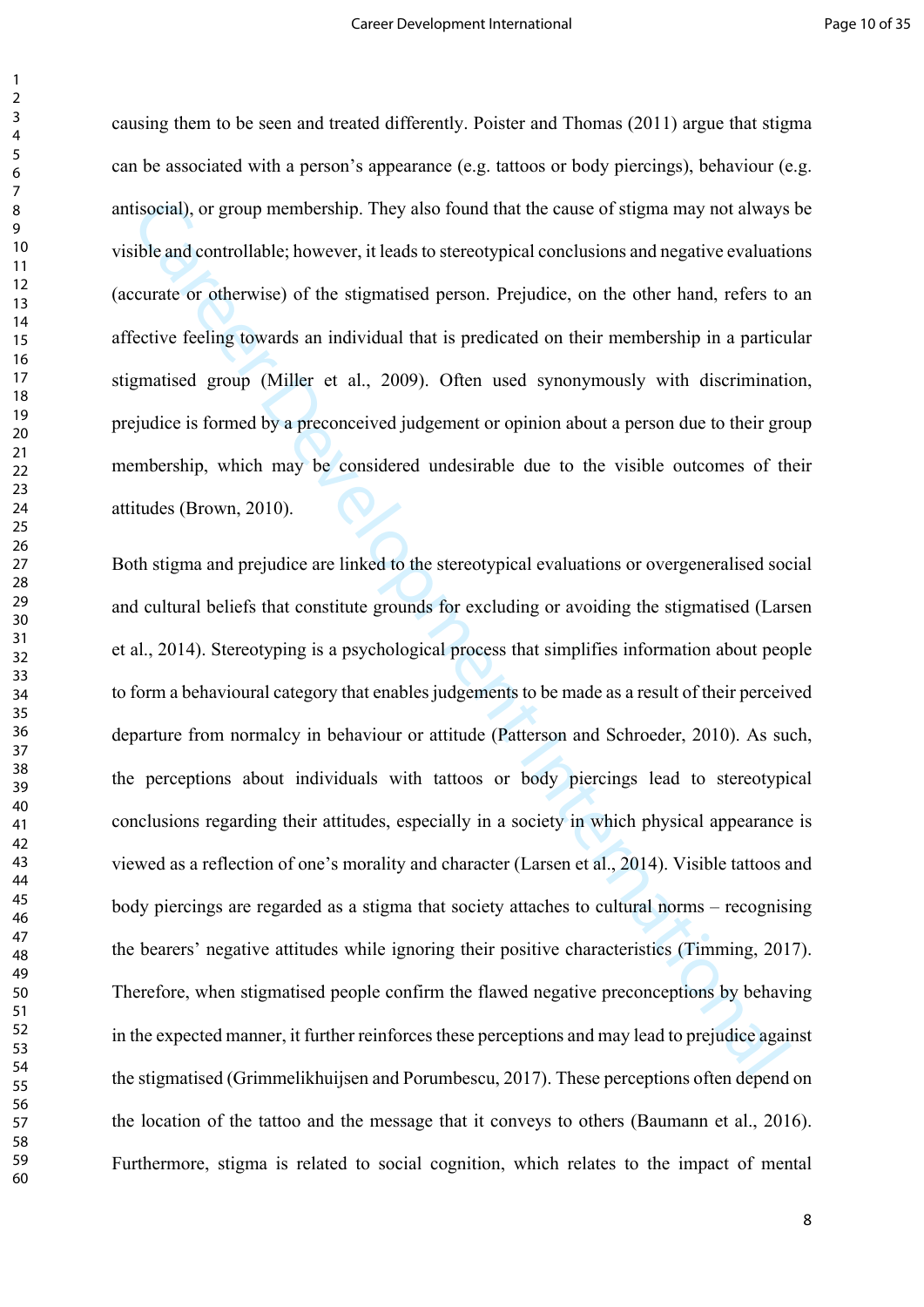representations on how information about stereotyped people is stored and processed. For instance, the stigmatised person may be classified in a cognitive schema, leading to tattooed or body-pierced job applicants being associated with social deviancy (Larsen et al., 2014). In addition, cultural and social norms may cause managers and members of society to discriminate against those with tattoos and body piercings, thereby promoting 'lookism' that is predicated on the society's sociocultural values (Warhurst et al., 2012).

dy-pierced job applicants being associated with social deviatory (Larsen et al., 2014).<br>
dition, cultural and social norms may eause managers and members of society to discrimina<br>
internations with tattoos and body piercin In Africa, specifically Nigeria, the social stigma and prejudice associated with people with tattoos and body piercings are exacerbated by religious, cultural, moral and corporate values and beliefs (Mensah et al., 2018). This accounts for the surface-level characteristics associated with people with tattoos and body piercings and promotes the creation of 'in-groups' (us) and 'out-groups' (them), which further triggers biased behaviours and attitudes (Casper et al., 2013). The stigma associated with people with tattoos and body piercings in Nigeria comes from assumptions made about their identities (Ayanlowo et al., 2017). For instance, adherents of the religious belief systems in Nigeria – predominantly Islam and Christianity – point to the Bible and Quran as forbidding these practices (Umoh, 2015). Furthermore, cultural and moral beliefs/values within Nigerian society regard tattoos and body piercings as taboo due to the assumption that such practices are associated with people who participate in antisocial activities (Ayanlowo et al., 2017). Such stigma generates negative perceptions and puts the stigmatised person at risk of experiencing threats to their social identity (Larsen et al., 2014; Timming, 2015). For instance, in Nigeria, people with tattoos and body piercings are liable to be arrested by the security agencies on suspicion of criminal activity and other forms of antisocial behaviour (Ayomide, 2017b). This form of stigma has negative consequences for employment opportunities (Mensah et al., 2018). This study therefore uses social stigma and prejudice as a theoretical lens to examine the attitudes and perceptions of managers/employees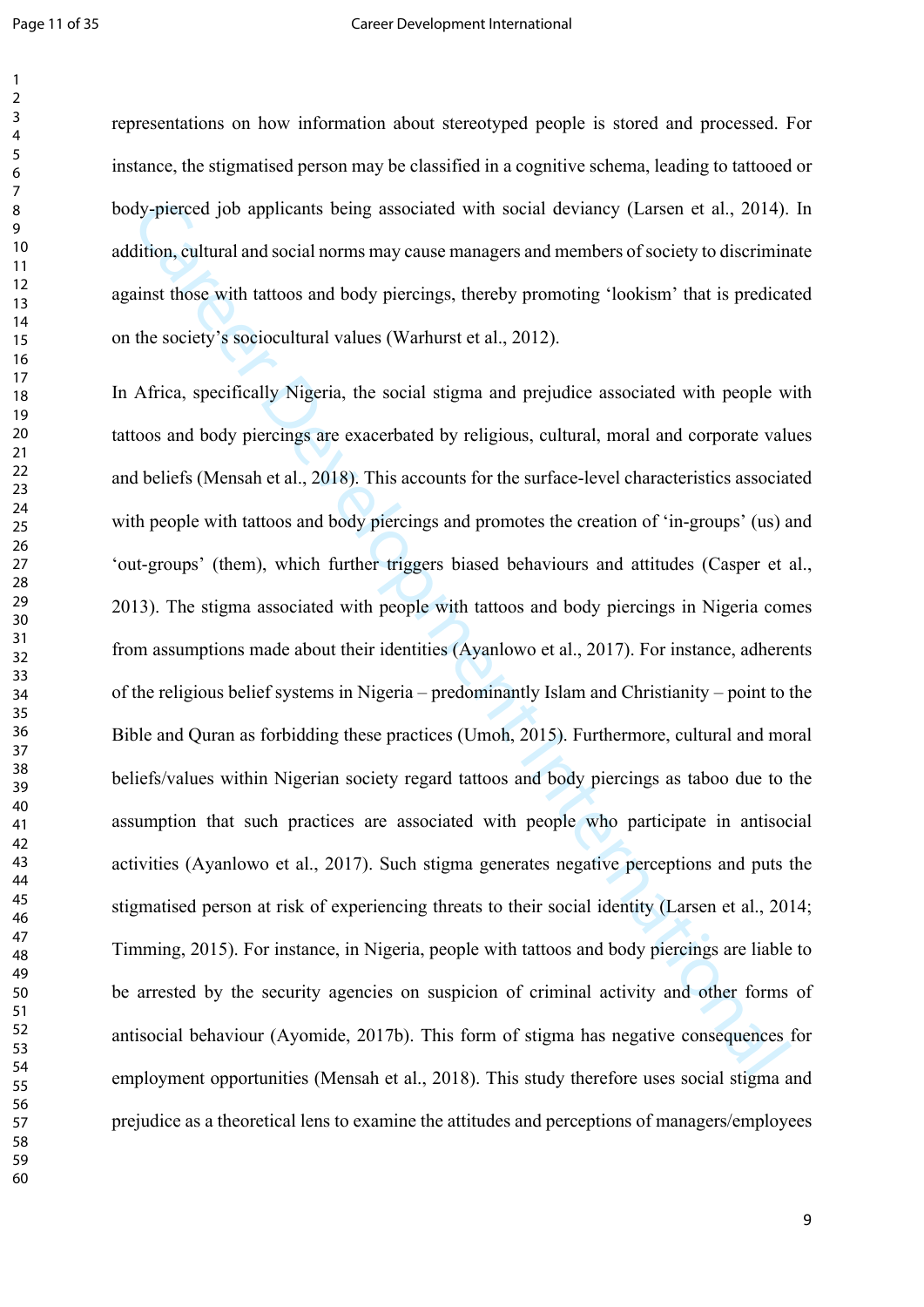towards tattoos and body piercings, using the contemporary workplace in Nigeria as a research context. The underlying reasons for these attitudes and perceptions are also explored.

# **Research Methods**

#### *Research Approach*

**Example 12**<br>
Search *Approach*<br>
consistent *opproach*<br>
consistent *opproach*<br>
consistent opproach<br>
consistent opproach<br>
consistent opproach<br>
dow knowledge is socially constructed. In this regard the study seeks to underst The epistemological basis for this study is social constructionism, which assumes that knowledge is socially constructed. In this regard the study seeks to understand social reality and how knowledge is socially constructed (Saunders et al., 2016). We also applied Creswell and Creswell's (2018) interpretivist philosophical paradigm, which helps us to understand the participants' subjective meanings and experiences of visible tattoos and body piercings. To collect the data, we used a qualitative approach, allowing for an in-depth investigation of manager and employee perceptions of visible tattoos and body piercings. Qualitative research is valuable for investigating real-life situations in detail and providing an in-depth understanding of the phenomenon under investigation, something that may be difficult to achieve using quantitative methods (Creswell and Creswell, 2018). This approach enables the participants (people with and without visible tattoos or body piercings as well as the hiring managers who encounter them) to explain their lived experiences and perceptions.

## *The Sample*

Purposive and snowball sampling was used to select the study's participants. The purposive sampling technique was used to access a particular subset of people (employees with and without tattoos and/or body piercings and hiring managers who encounter such employees) who would enable the researchers to understand the phenomenon and answer the research questions (Patton, 2002). The snowball sampling technique, on the other hand, was used to recruit subsequent participants from the initial participants who were recruited, given the difficulty in reaching this specific population (Creswell and Creswell, 2018). The research sample consisted of 43 participants (20 managers and 23 employees) who work in banks and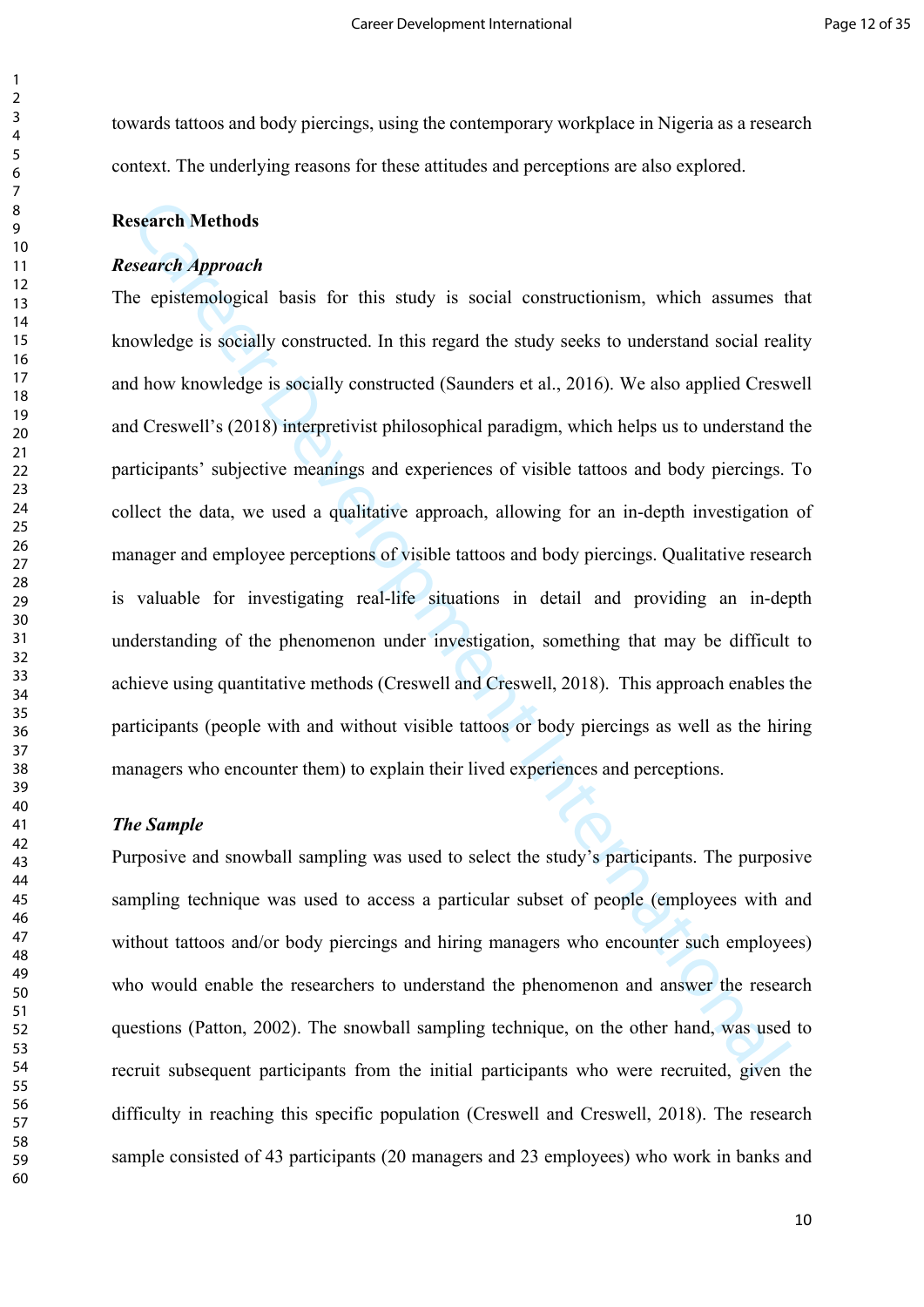insurance companies. In total, there were 24 male and 19 female participants. Twelve participants had tattoos, while 8 participants had unconventional body piercings (see Table 1). The participants were aged between 23 and 51 years old. They also varied in terms of their gender, age, job title, and number of tattoos and body piercings. The number of body piercings recorded does not include the normal piercings of the two earlobes for females. All but one of the tattooed participants are in their twenties, which confirms Ayanlowo et al.'s (2017) finding that the trend of tattooing in Nigeria is growing among the youth. This group was chosen because its members work in corporate organisations and represent a distinct and highly respected section of the workforce. Nevertheless, the researchers understand that perceptions of people with tattoos and body piercings may vary in different work environments.

# **Data Collection**

c participants were aged between 23 and 51 years old. They also varied in terms of the development and a participants and body picretings. The number of body picretion-<br>corded does not include the normal piercings of the t This study was conducted in Lagos, Nigeria. The importance of Nigeria as a research context for this study lies in the facts that Nigeria's economy is the largest in Africa (World Economic Forum, 2019) and that one in every seven black people on the planet is a Nigerian (Urban, 2014), highlighting Nigeria's importance as a financial hub in Africa and to the black race in general. The final sample included 20 managers and 23 employees. We considered employees without tattoos and/or body piercings, asking them to share their perceptions and lived experiences with colleagues who do have tattoos and/or body piercings. After having been contacted by email and given a thorough explanation of the purpose of the study and the procedures that would be involved, the participants gave their formal, informed consent to participate in the research.

## **Insert Table 1 about here**

Forty-three personal, semi-structured interviews were conducted in private and convenient settings chosen by the participants. The interviews with the managers took place in their offices at their preferred times, while the employees elected for venues out of the workplace. The semi-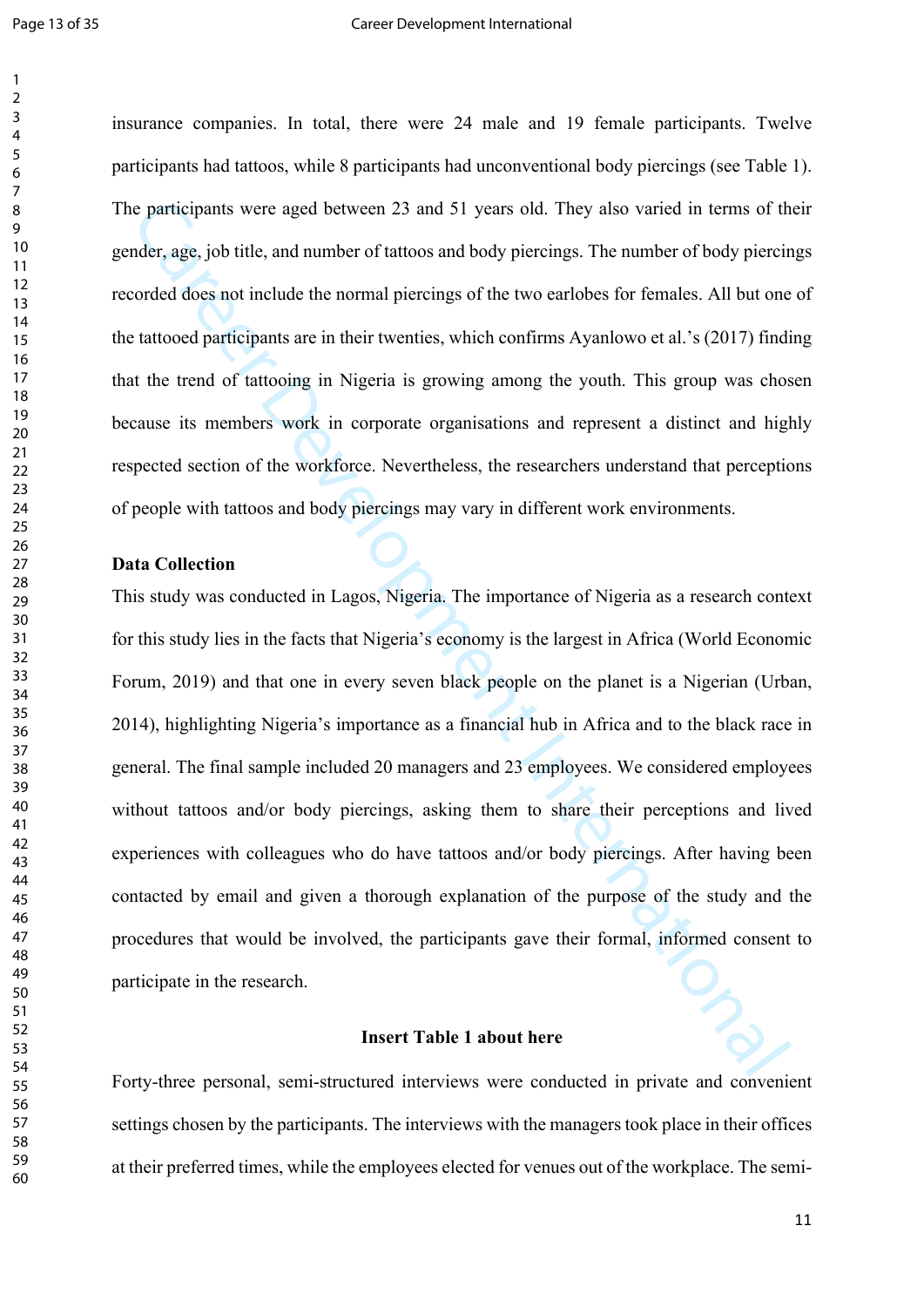nether tattoos and body piercings influence recruitment and selection decisions; wheth<br>anagers allow visible tattoos and/or body piercings at work; whether having them is grour<br>dismissal, and the perceptions of managers an structured interviews were guided by a list of topics relating to the broader research problem. The topic list was based on a review of the literature and focused on tattoos and body piercings: whether tattoos and body piercings influence recruitment and selection decisions; whether managers allow visible tattoos and/or body piercings at work; whether having them is grounds for dismissal, and the perceptions of managers and employees about the phenomenon. The list was not exhaustive, and certain perspectives and ideas that were raised by the participants that had not previously been anticipated were investigated and used to refine the topic list for the remaining interviews. The interviews were conducted in English and lasted for around 90 minutes. All interviews were audio-recorded and transcribed verbatim within 24 hours of the data collection. In the cases of five participants (two managers and three employees) who did not wish to be recorded, extensive handwritten notes were taken. To guarantee the confidentiality of all participants and maintain standard research ethics, interviewees were assigned pseudonyms (Creswell and Creswell, 2018).

# **Data Analysis and Procedure**

The interviews were transcribed verbatim immediately after they had taken place, and the transcriptions were analysed interpretatively. The researchers employed a data-driven thematic analytical method for analysing the interview data based on the recommendations of Braun and Clarke (2006), Boeije (2005), and Corbin and Strauss (2008). This resulted in the emergence of broad patterns of meanings that were repeatedly highlighted by the participants. Theory guided our analysis throughout. A key strategy was inductive analysis, followed by 'mapping' onto stigma and prejudice's conceptualisation of the interplay between manager and employee perceptions (of visible tattoos and unconventional body piercings) discrimination and prejudice in the Nigerian labour market. Familiarisation – by reading and re-reading the transcripts – preceded the initial coding, which summarised the 'surface meanings' of the data, organised initially according to the main interview topics listed above. For reliability and in order to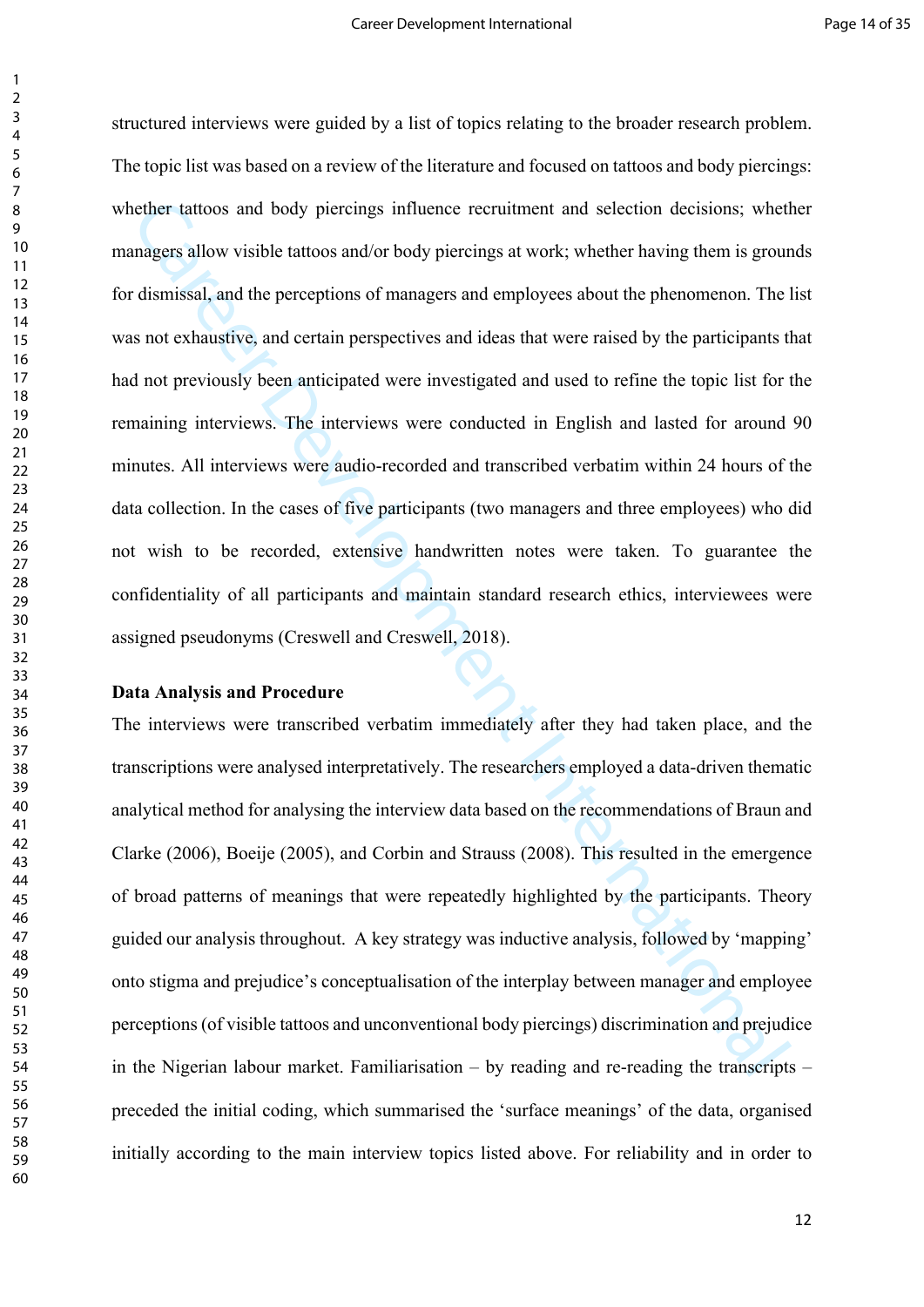corroborate the study findings, the researchers independently coded the data. Thus, informed by stigma, prejudice, and discrimination, themes were revisited and refined in an iterative manner as the analysis progressed in order to check for clarity and coherence as organising concepts. The coding and themes are summarised in Table 2 below.

mmer as the analysis progressed in order to check for clarity and coherence as organisievepts. The coding and themes are summarised in Table 2 below.<br>
It analysis led to the identification of two key themes: manager and em Our analysis led to the identification of two key themes: manager and employee perceptions of visible tattoos and body piercings, and discrimination and prejudice in the Nigerian labour market. It aso led to three sub-themes: religious values, sociocultural values and corporate values. The analysis revealed corporate rejection of visible tattoos and unconventional body piercings. In the lens of stigma, prejudice, and discrimination, this enabled us to theorise that contextual conditions inform manager and employee perceptions of body art, in contrast with claims of researchers that having tattoos is not associated with, or significantly related to, employment discrimination (French et al., 2016) and that body piercing has now been generally accepted as a norm rather than a unique or rare social practice (Van Hoover et al., 2017).

#### **Research Findings**

The findings revealed manager and employee beliefs and perceptions regarding visible tattoos and body piercings. It also revealed the underlying implications of tattoos and body piercings in promoting discrimination and prejudice in the Nigerian labour market and labour force. Hence, two key themes emerged from the data: (1) manager and employee perceptions of visible tattoos and body piercings, and (2) discrimination and prejudice in the Nigerian labour market. The key themes and sub-themes are also presented in Table 2.

#### **Insert Table 2 about here**

# **Manager and Employee Perceptions of Visible Tattoos and Body Piercings**

In light of the nature of the stigma associated with having tattoos and body piercings, this study found that perceptions were based on three primary factors: religious values, sociocultural values and corporate values. Participants drew on their understanding and experience of having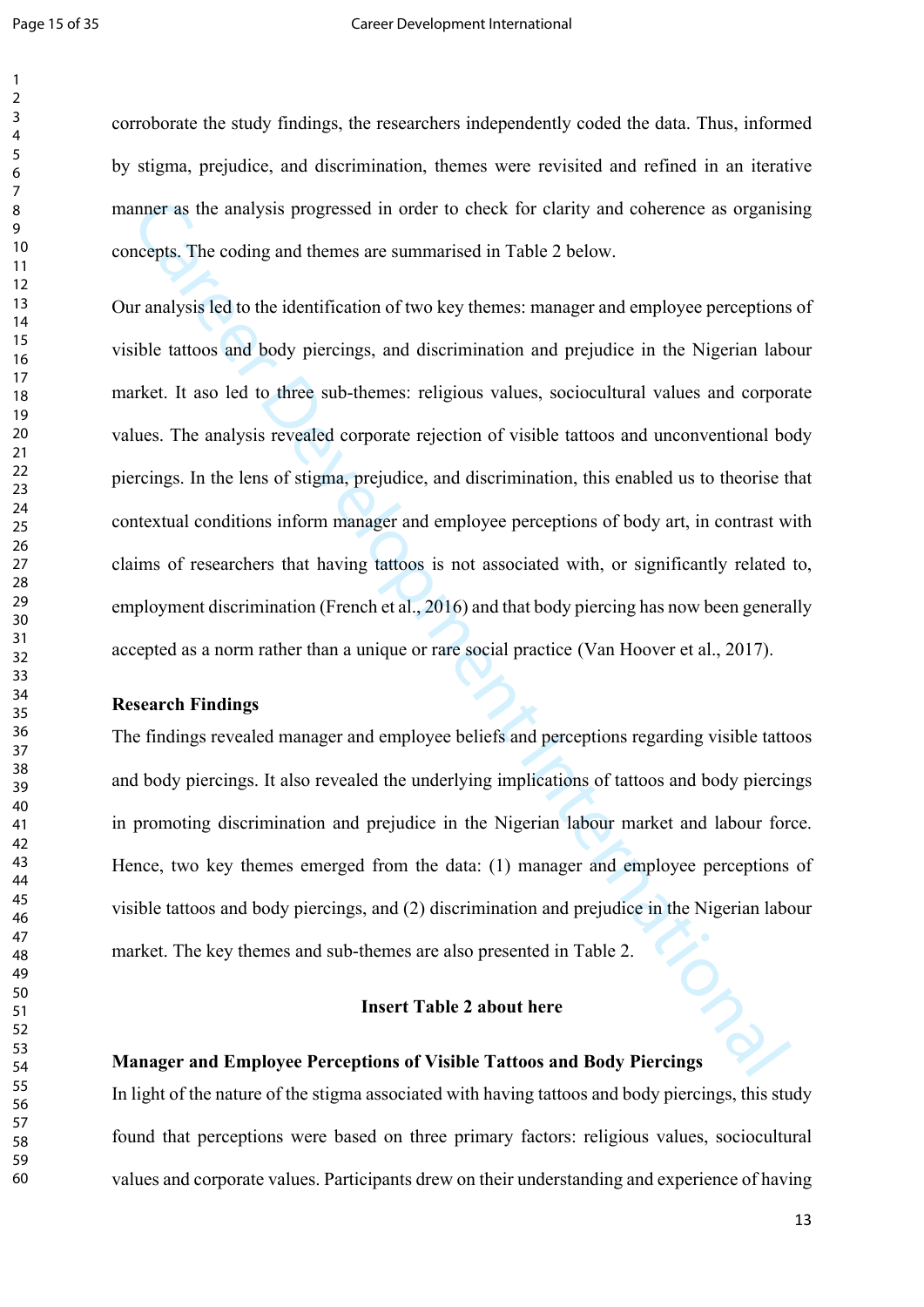visible tattoos and unconventional body piercings, which is often predicated on these three factors.

#### *Religious Values*

digious Values<br>
anager perceptions reveal an overt discrimination against people with visible tattoos or bo<br>
recings which is deeply rooted in religious belief. All but one manager expressed a disti<br>
like for visible tatto Manager perceptions reveal an overt discrimination against people with visible tattoos or body piercings which is deeply rooted in religious belief. All but one manager expressed a distinct dislike for visible tattoos and body piercings and forbade their employees from having them. The condemnation, which appears to be strong reveals managers' disapproval of individuals with visible tattoos and body piercings, and is clearly based on religious sentiments. For example, Alima, a bank manager, described the act of tattooing and body piercing as defying her religious values:

I cannot condone it, because it is against my religion. My staff must not have tattoos (Alima, aged 42).

Some managers supported their disapproval of visible tattoos and unconventional body piercing by quoting verses from the Bible and Quran. For example, Johnson, a hotel manager, commented on the Biblical condemnation of body art:

Personally, as a Christian, my belief is against the practice of wearing tattoos or unconventional body piercings. The Bible, in Leviticus chapter 19 and verse 28, prohibits cuts and tattoos on the body…so for me, it is unacceptable (Johnson, aged 47).

Similarly, another participant gave a compelling argument against body art based on a quotation from the Quran:

Tattoos and unconventional body piercings are not allowed in Islam. The Quran, chapter 4 verse 119, describes tattoos and unconventional body piercings as an alteration of God's creation…so it is unacceptable (Amina, aged 47).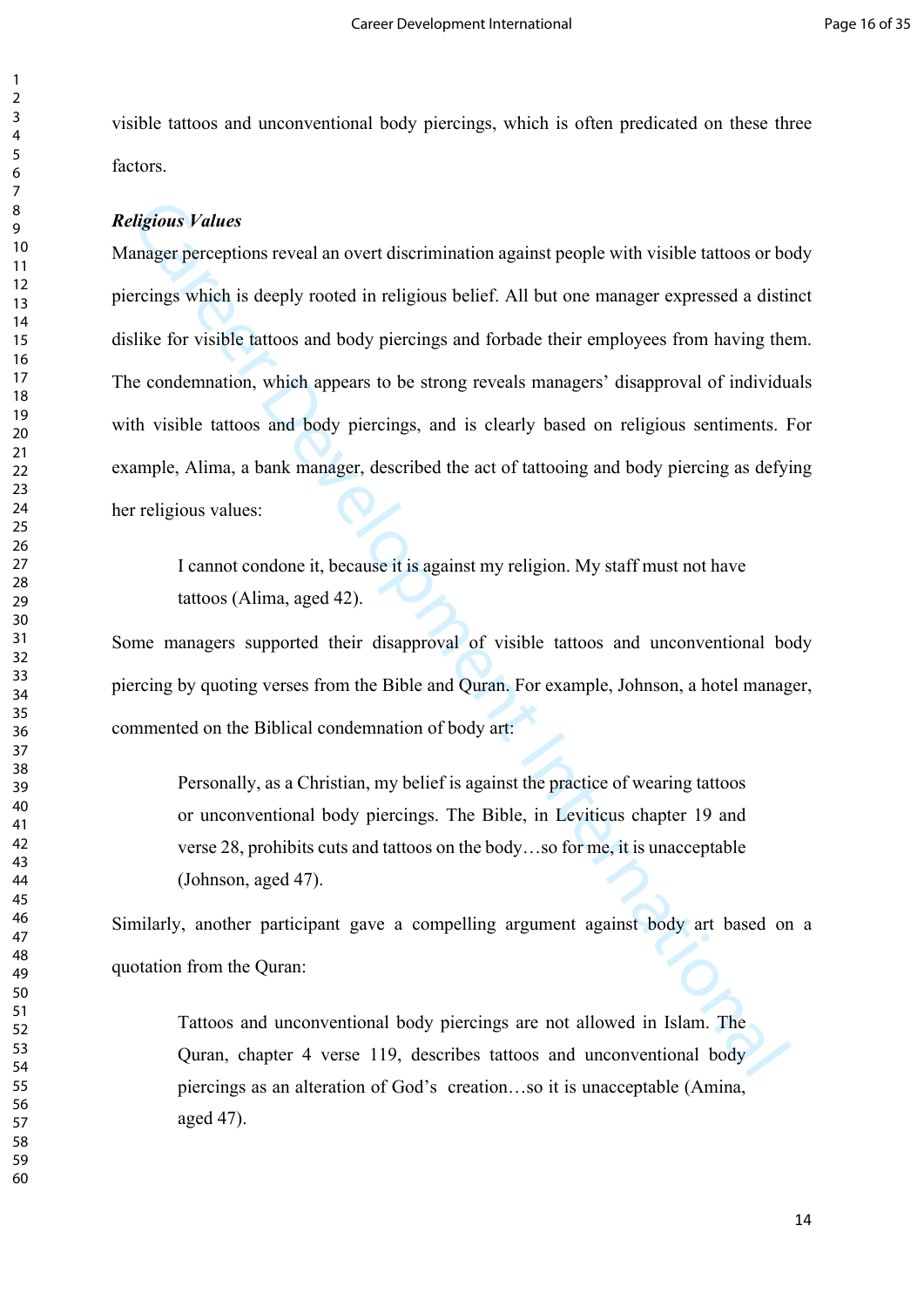#### Page 17 of 35 Career Development International

Likewise, some employees without tattoos and body piercings shared the same religious sentiments as the managers and cited the above verses from the Bible and Quran. Some of them also made reference to speeches and sermons of their religious leaders. One participant considered body arts to be a 'big sin':

It is a big sin. How could you do that to the body that is not yours? Our soul and body belong to God, so no one has a right to mutilate it (Fella, aged 39).

o made reference to speeches and sermons of their religious leaders. One particips<br>usidered body arts to be a 'big sin':<br>
It is a big sin. How could you do that to the body that is not youns? Our soul<br>
and body belong to G These findings are consistent with Umoh's (2015) study, which maintains that religious sentiments form one of the primary reasons for the stigma and prejudice against people with visible tattoos and body piercings in Nigeria. In contrast to these negative religious perceptions, however, were the views of the participants with tattoos (one manager and eleven employees). This group referred to those who condemn tattoos and body piercings based on religion as 'religious fanatics' (Oyin, aged 27), 'religious bigots' (Lazarus, aged 28) and 'overly spiritual' (Jummy, aged 32). According to this group, the perception towards body art has been shifted over time, particularly in the last decade. Jummy, a tax adviser, claimed:

The world has changed and it is still changing…and I think religious teachings have to change with time. How can you say tattoo and body piercings are a sin in the twenty-first century? (Jummy, aged 32).

For Jummy and other likeminded participants, globalisation has allowed for a readjustment of values, in which many of the ancient and traditional values have become less relevant, particularly those associated with body modification. For example, Silvestre, a procurement officer commented:

Things have changed…so many of the records in the Bible or Quran were probably meant for the people in those times not the present people (Silvestre, aged 27).

Previous studies, such as the research of Timming and Perrett (2016), have argued that religious values sometimes engender cognitive dissonance, especially for tattooed individuals. They aver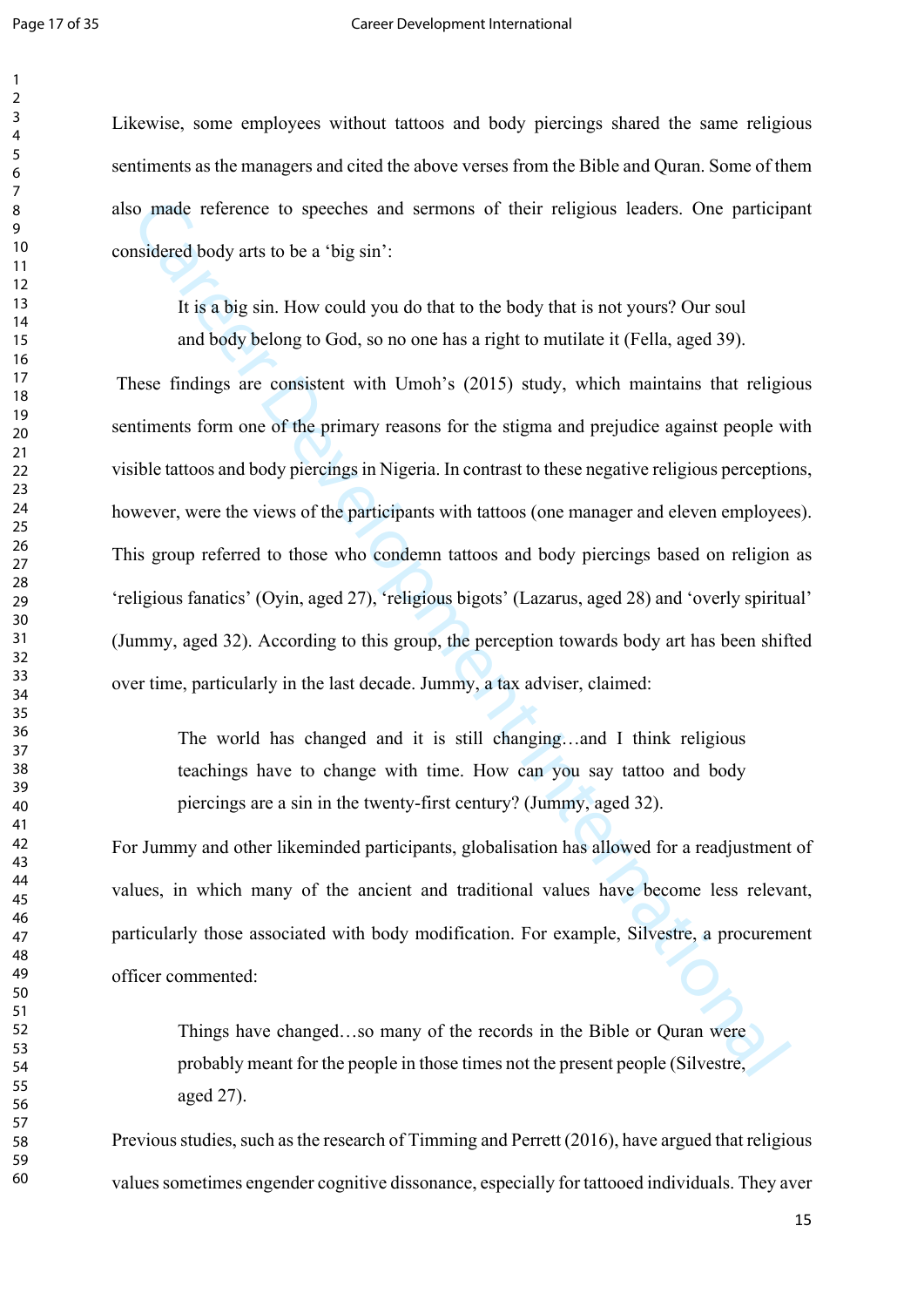that signalling problems (e.g. distrust) could affect the within-group trustworthiness when individuals' expectations and attitudes deviate from shared values and spiritual faith. Therefore, being a '*fanatic*' about religious doctrines and values can instigate prejudice as a result of the body art stigma formed by the shared religious beliefs and spiritual faithfulness.

# *Sociocultural Values*

erefore, being a *'fonaric*' about religious doetrines and values can instigate prejudice a<br>ult of the body art stigma formed by the shared religious beliefs and spiritual faithfulness<br>ciocultural Values<br>ciocultural Values Our data also suggests that sociocultural values formed part of the basis of people's perceptions of visible tattoos and body piercings in Nigerian society. All but one of the managers and employees without tattoos and body piercings claimed that having body art is aberrant to cultural beliefs, ideologies and acceptable social behaviour. Our findings suggest several reasons for this perspective. First, since people often assess and judge people based on their appearance, the physical appearance of individuals with body art was deemed a cause for great concern. For example, Chidinma, a receptionist stated:

In Nigeria, we are cultured, and appearance matters because it speaks a lot about you. People judge you first based on your looks…it's part of the culture to appear responsible at all times and not display tattoos, or a man wearing earrings…such is considered irresponsible and uncultured (Chidinma, aged 40).

Chidinma's perception of people with tattoos and body piercings confirms that making prejudgements could affect people's perceptions of others in society (Fiske, 2018). Another participant commented:

I really don't care if you have tattoos, big or small, whatever it may be…as long as I don't see it. Displaying it will be a serious problem because it's not decent and not part of our culture (Mary, aged 42).

These excerpts show that appearance or – what Warhurst et al. (2012) described as 'lookism' – is a significant element of Nigerian culture. This finding supports those of previous studies (e.g. Timming, 2015) that point specifically to the location and visibility of tattoos or body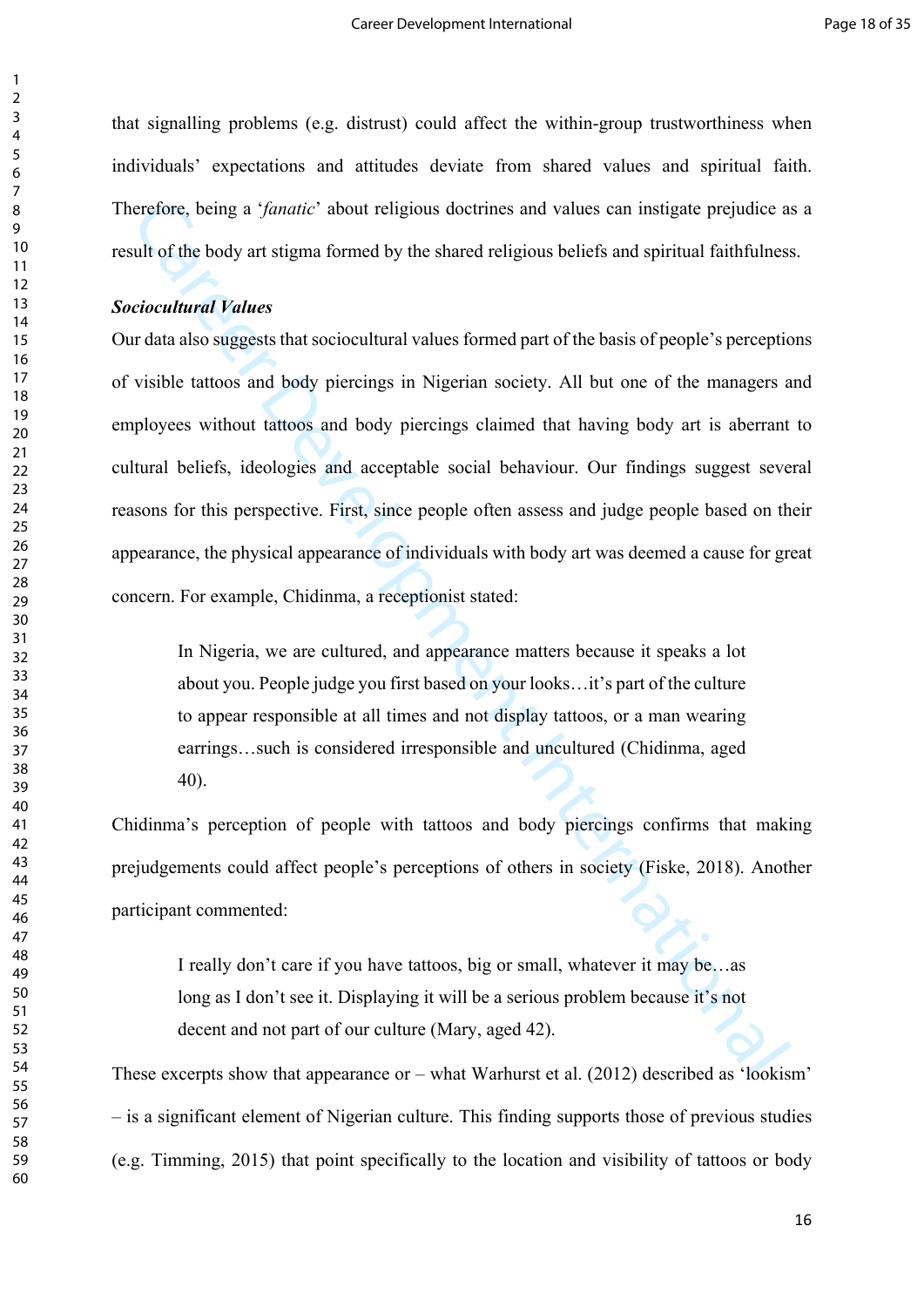piercings as a predictor of the extent of prejudice or disapproval. Nigerian culture seems to disapprove of visible tattoos and unconventional body piercings because they conflict with acceptable cultural value. The key insight here is that sociocultural values may consider the act of body modification in and of itself as unattractive, regardless of the appearance of the bearer. Such perceptions often affect the bearer's employment opportunities (Warhurst et al., 2012).

Furthermore, the issue of morality (which behaviour is considered right/good or wrong/bad) reinforces sociocultural values in Nigerian society. Having visible tattoos and body piercings is deemed 'not moral' (Remy, aged 51) and defies the Nigerian sociocultural value system. For example, one participant commented:

For me, having tattoos is not moral and is not in line with our culture here in Nigeria. I think it is the highest level of immorality, and people will treat you as an immoral person (Remy, aged 51).

Many participants who demonstrate social biases against tattoos and body piercings harbour the sentiment that such practices are foreign and have no place in Nigerian culture. One participant commented on how it violates the sociocultural norms and the status quo:

It is a Western thing...I don't like it. It does not only suggest immorality and criminality but it is against who we are as a people, and I won't have any member of my staff have it (Moshood, aged 40).

coptable cultural value. The key insight here is that sociocultural values may consider the-<br>body modification in and of itself as unattractive, regardless of the appearance of the bear<br>che perceptions often affect the bea Here, Moshood tends to regard tattooing and body piercing as indicative of criminal activity. This perception may be because tattoos are historically linked with prisons and criminality (see Etter, 1995; Jones, 2000; Sanders, 1989). The finding is also consistent with Ayomide's (2017b) study, which shows evidence of bias among Nigerian security agencies in their search for perpetrators of criminal activity, in which individuals with body art are considered to be prime suspects. All participants who shared similar sentiments against visible tattoos and body piercings used several derogatory adjectives and names (e.g. 'irresponsible', 'uncultured', 'ill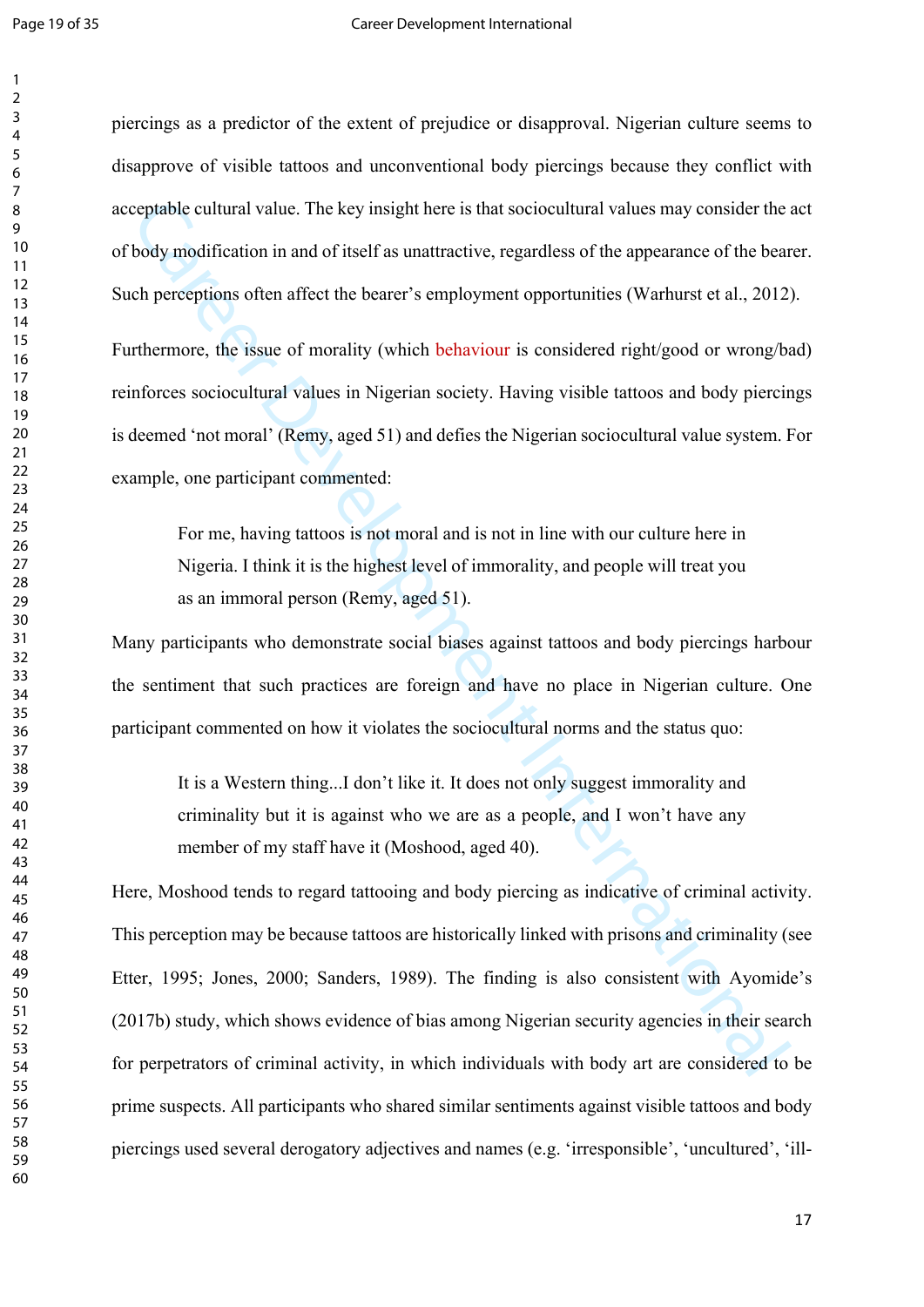mannered', 'immoral', 'touts' and 'hooligans') to describe the bearers. Such derogatory words point to the presence of stigma and prejudice associated with visible tattoos and body piercings. Rejecting these prejudicial attitudes, some participants with tattoos and body piercings explained that whether to have body art was matter of their personal decision and selfexpression and should therefore be respected:

Having tattoos is my choice and should not be linked with my behaviour or what I represent...and I think people should understand and respect that (Christiana, aged 29).

Another participant commented:

I don't see a problem with having a tattoo or body piercing. I have tattoos [an inscription of my partner's name], and for me, it is for love, fashion, and civility…it is a free world, people should just respect what I choose to do (Oyin, aged 27).

The only manager in the study that had tattoos also commented, lifting her arms to show the body art:

ejecting these prejudicial attitudes, some participants with tattoos and body piercic<br>plained that whether to have body art was matter of their personal decision and se<br>pression and should therefore be respected:<br>Having ta Why should anybody be uncomfortable with my tattoo? It is my body and not anybody else's…I don't regret having them; in fact, I am thinking of having my partner's name tattooed on my neck to show him some love. It is my choice and has nothing to do with my character or behaviour (Shola, aged 39).

On the other hand, two participants with visible tattoos and body piercings expressed their regret for their body modifications. One of them commented:

I think I shouldn't have done it [looking disappointed]. I think I made a mistake…sometimes, I feel bad and ashamed, especially when I don't cover the tattoos (Mariam, aged 25).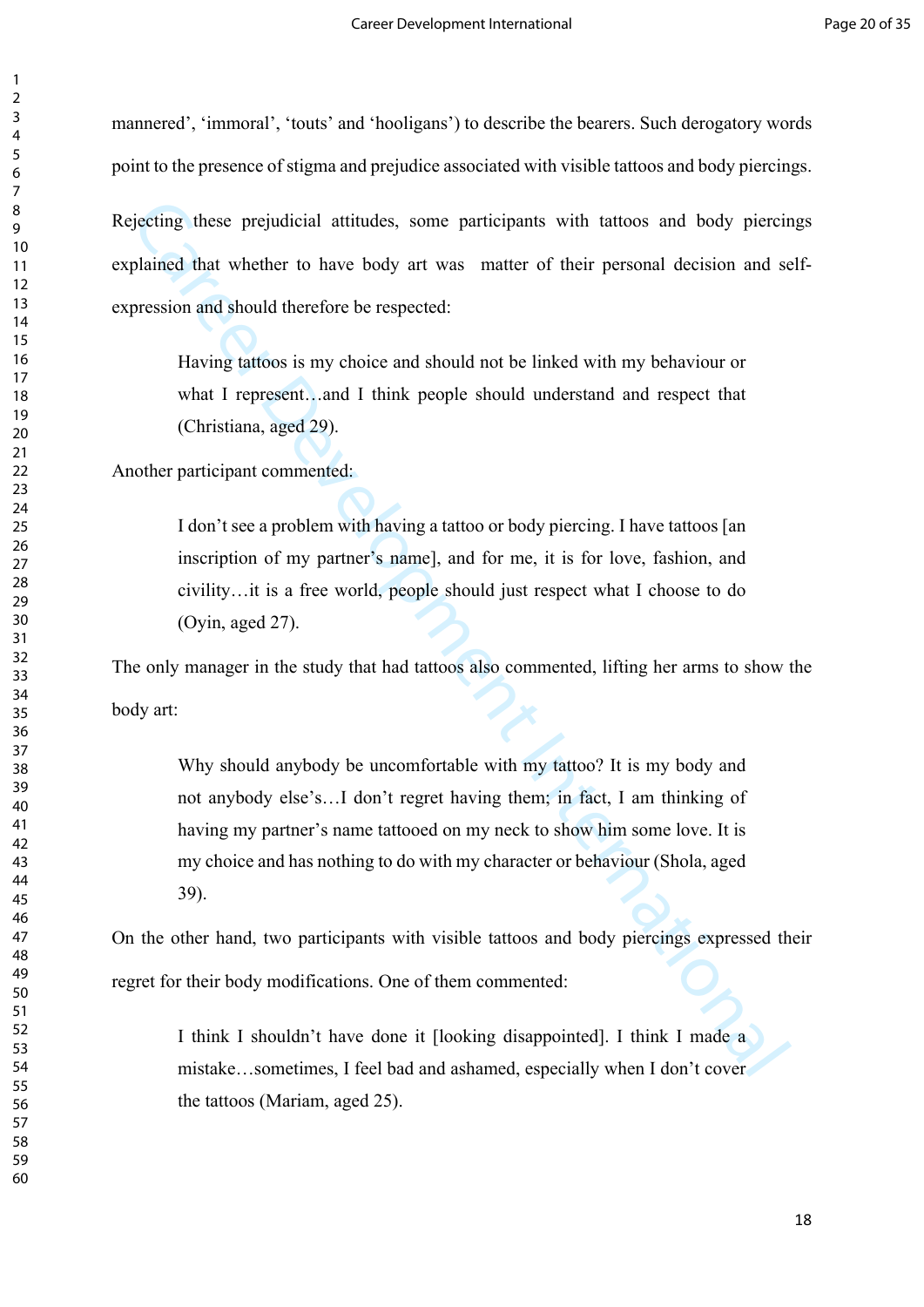Bolu also commented on her regrets and the psychological implications:

Thinking about the way others look at me because of my pierced earlobe is heart-breaking...that moment when you walk into the office room, and all eyes are on my pierced earlobe is really sickening, and mood dampens. Maybe I should not have done it in the first place (Bolu, aged 28).

This finding demonstrates the psychological implications associated with individuals who experience prejudice, which has also been echoed by Kotzur and Wagner (2020).

## *Corporate Values*

heart-breaking...that moment when you walk into the office room, and all<br>eyes are on my pierced earlobe is really siekening, and mood dampens.<br>Maybe I should not have done it in the first place (Bolu, aged 28).<br>
is finding Our data suggests that corporate values influence the way in which employers or managers treat their employees with tattoos and body piercings. It tends to signal the negative consequences associated with having visible tattoos and body piercings. Managers frown upon visible body art, concerned about how their customers will react to it and the impact of that first impression on their corporate image. A manager commented:

It is not good for our corporate image and integrity. In fact, our customers will doubt our validity as a corporate entity (Alli, aged 51).

Another manager also commented on the implications of visible body art among employees for the company's perceived corporate values and indeed its continued existence:

As a financial institution, our staff's appearance is very important. Appearance is part of our values, because it reveals who we are. What do you think our customers who keep their money with us will do when they see our staff with tattoos and unconventional body piercings? We will just look like fraudsters…they will leave us, and the bank will eventually collapse (Alima, aged 42).

These findings illustrate the link between people's perceptions of tattoos and unconventional body piercings and antisocial behaviour, such as fraud. The findings support previous research that found that consumers often ascribe a negative connotation to visible body art (Dean, 2010).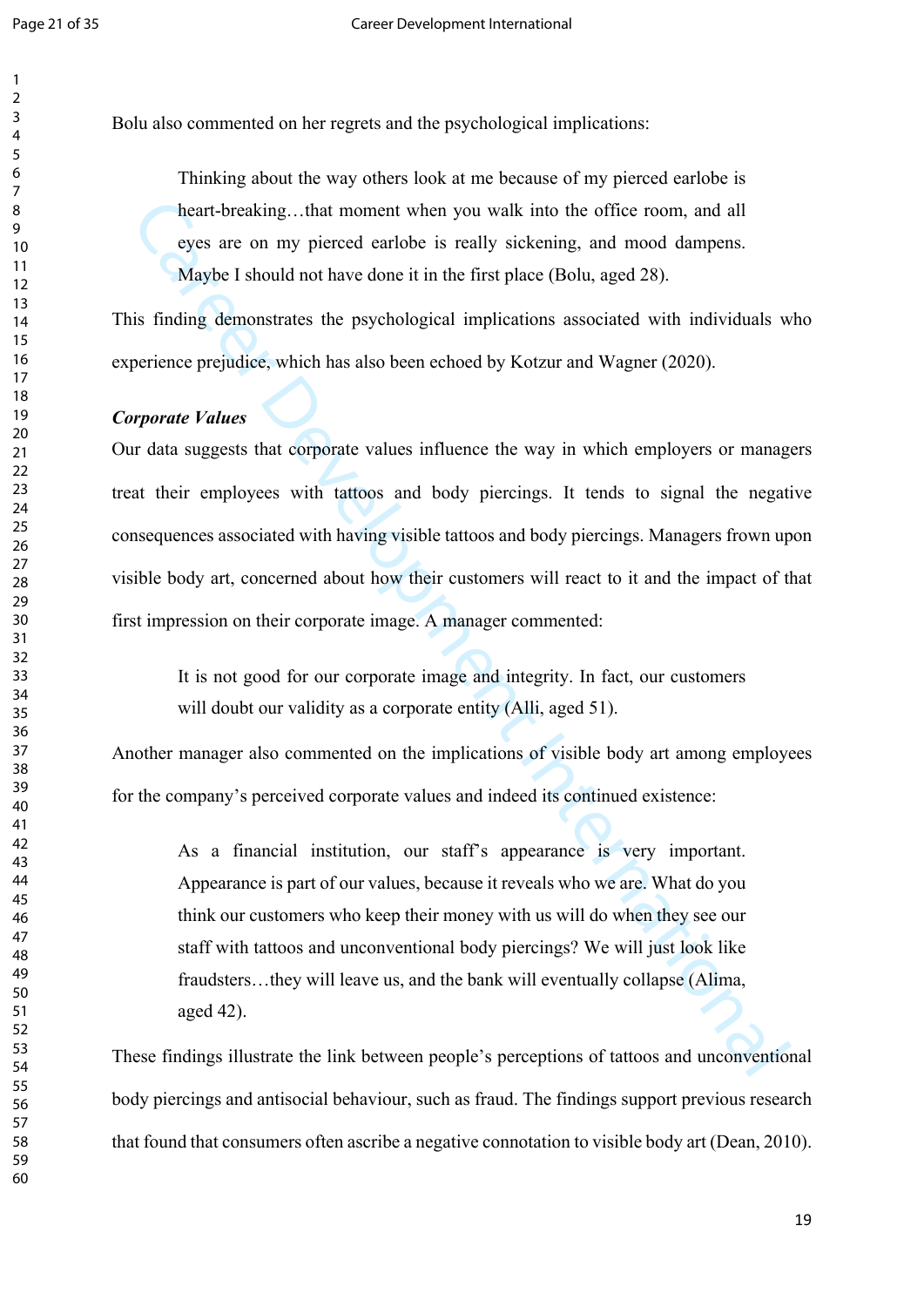For the managers and some employees, tattoos and unconventional body piercings are perceived as unprofessional and unsuitable for a corporate environment.

# **Discrimination and Prejudice in the Nigerian Labour Market**

**serimination and Prejudice in the Nigerian Labour Market**<br>
serimination (prejudice) in the Nigerian labour market is based on many features, includint<br>
tant can be referred to as *body art features*' or what Warhurst et a Discrimination (prejudice) in the Nigerian labour market is based on many features, including what can be referred to as '*body art features*' or what Warhurst et al. (2009) described as 'lookism', especially in the recruitment process of many organisations. We recorded the opinions and experiences of both employers and employees regarding discrimination and prejudice in the Nigerian labour market, specifically concerning the stigmatisation of employees and job applicants with tattoos and/or body piercings. We found that most managers shared similarly negative views about such applicants or employees. One manager commented:

No. I will not recruit anyone with visible tattoos and unconventional body piercings. In fact, such applicants will be asked to immediately leave if the body art is spotted...they are not the kind of people we want to employ here. I have ordered an applicant out of an interview room before because she had a big visible tattoo. You could call it discrimination, but it is about our values and our corporate and societal culture (Samson, aged 49).

In the Nigerian labour market, stereotypical impressions of body art negatively affect people's employment opportunities as well as straining employment relationships. Negative perceptions about tattoos and unconventional body piercings render the bearers unfit for many jobs (Skoda, 2020). This is reflected in the employment decision-making process, as was revealed by our study participants. For example, Usman explicitly commented:

The recruitment process is very strict and does not condone employing people with visible tattoos or body piercings…in fact, such applicants will not scale through after the first interview because if the body art is spotted, that's the end of the road for them (Usman, aged 43).

This finding is in line with Dillingh et al.'s (2020) study, which argued that individuals with visible tattoos are more likely to be unemployed. Our findings also found the same prejudice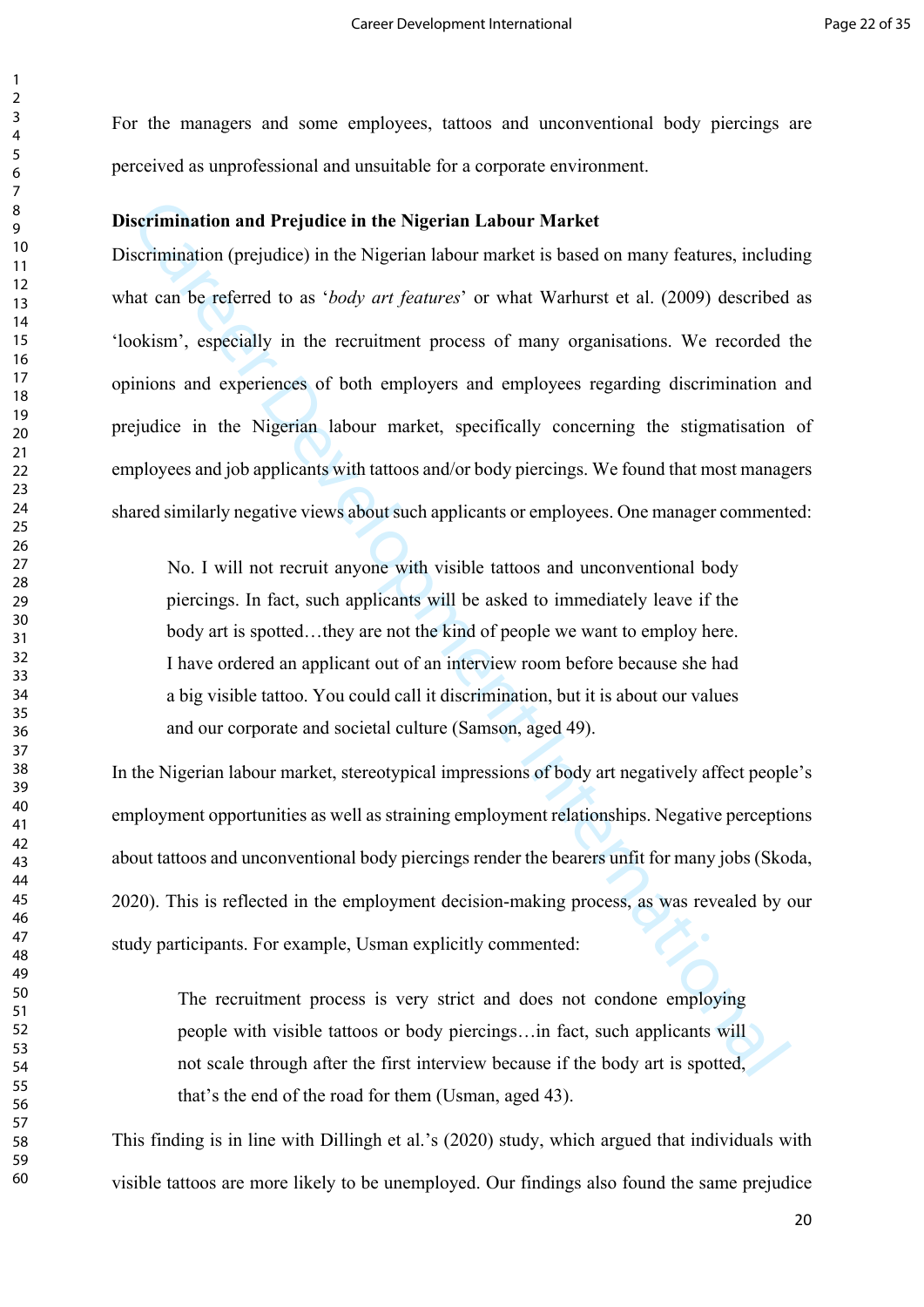against individuals with body art. Other participants (employees) recounted their experiences, which reveal that having tattoos and/or body piercings threatened their ability to secure employment, particularly in the banking and insurance industries, which are known for their high levels of professionalism. One participant commented:

> The recruitment manager said to me, 'This is a job interview, not an audition for a prostitute…how could you have a tattoo and perforate your nose? I am sorry, we don't want people like you in our bank'. I was really embarrassed (Christiana, aged 29).

Another participant commented:

I had previously attended two unsuccessful job interviews with two different insurance companies before I eventually got my present job. I was surprised I didn't get those jobs, because I got feedback that I did well in both the written and oral tests. However, the recruitment manager for the last one I attended did me a favour by telling me that my earring was the reason the panel did not offer me the job. So, I did not wear it to the interview for my present job – and I got it (John, aged 26).

phoyment, particularly in the banking and insurance industries, which are known for the<br>
the levels of professionalism. One participant commented:<br>
The recruitment manager said to me, 'This is a job interview, not an audit The key insight arising from these findings is that in Nigeria, visible tattoos and unconventional body piercings have an impact on success, both for jobseekers in the labour market and for existing employees who may had their tattoos or body piercings after their employment. Our findings reveal the stigmatisation, prejudice and discrimination against individuals with visible tattoos and unconventional body piercings within the Nigerian labour market. The issue of employee turnover also emerged from our data, following the finding that employees with body art are vulnerable to losing their jobs or being forced to resign. A manager said:

Any of my staff who turns up at work with either tattoos or unconventional body piercings will lose their job …look elsewhere for a job, that is the consequence (Ayo, aged 48).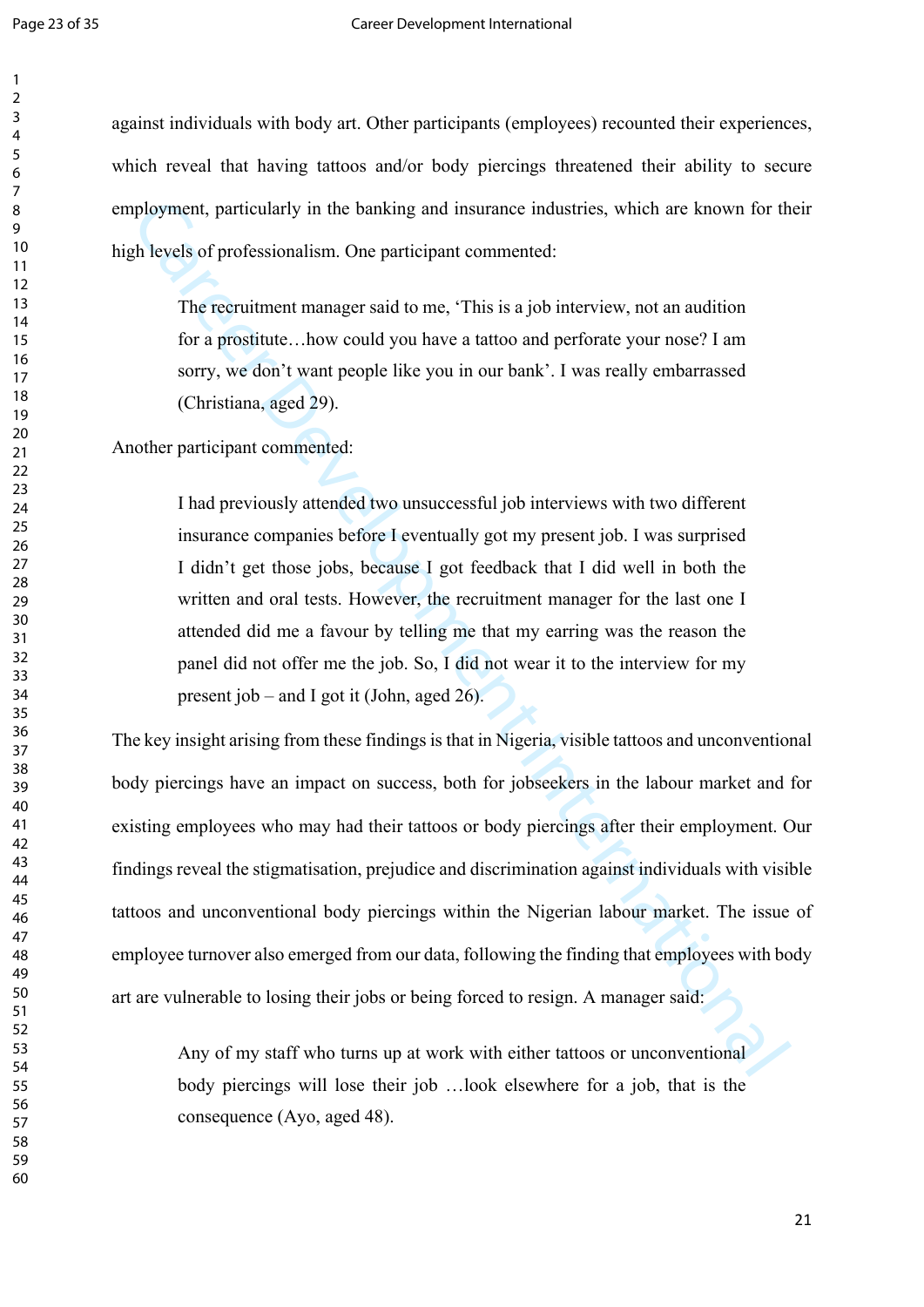Furthermore, stigmatised employees expressed their concerns about the discrimination they face and how it impacts their relationship with their managers. For instance, Bolu recalled his manager's sudden change of attitude upon finding out about his pierced earlobe:

I really did not know that it was prohibited in my workplace. I just pierced my left earlobe for fashion and civilisation. My manager found out about it and suddenly changed her attitude towards me. At first, I thought it was about my job performance, but I later found out it was due to my pierced earlobe. She asked me to forget about my impending promotion and advised me never to wear a ring in my ear. 'Find all possible ways to get it blocked; otherwise it may cost you your job. I used to think you were a good boy!' she angrily retorted. Sadly, I lost that job (Bolu, aged 28).

mager's sudden change of attitude upon finding out about his pierced carlobe:<br>
I really did not know that it was prohibited in my workplace. I just pierced<br>
my left earlobe for fashion and civilisation. My manager found ou The reaction of Bolu's manager and her comment 'I used to think you were a good boy!' reinforce the historical view that individuals with body art are 'bad'. For many participants, a visible display of tattoos and unconventional body piercings suggest socially unacceptable behaviour on the part of the bearer. All the managers that participated in this study apart from one, who has a tattoo, admitted to being prejudiced and discriminating against people with tattoos and unconventional body piercings. For example, Uzo commented:

I can't pretend that I like tattoos – I don't. And my staff knows that they can't have them. I once sacked an employee because she had tattoos …I don't care if that is called discrimination (Uzo, aged 40).

Another participant expressed a similar view:

You can call it discrimination, but to the organisation, it's a violation of our values and beliefs to have visible tattoos and unconventional body piercings. If anyone has it, that person may be asked to leave …even society frowns against, not to talk of a corporate organisation (Deborah, aged 42).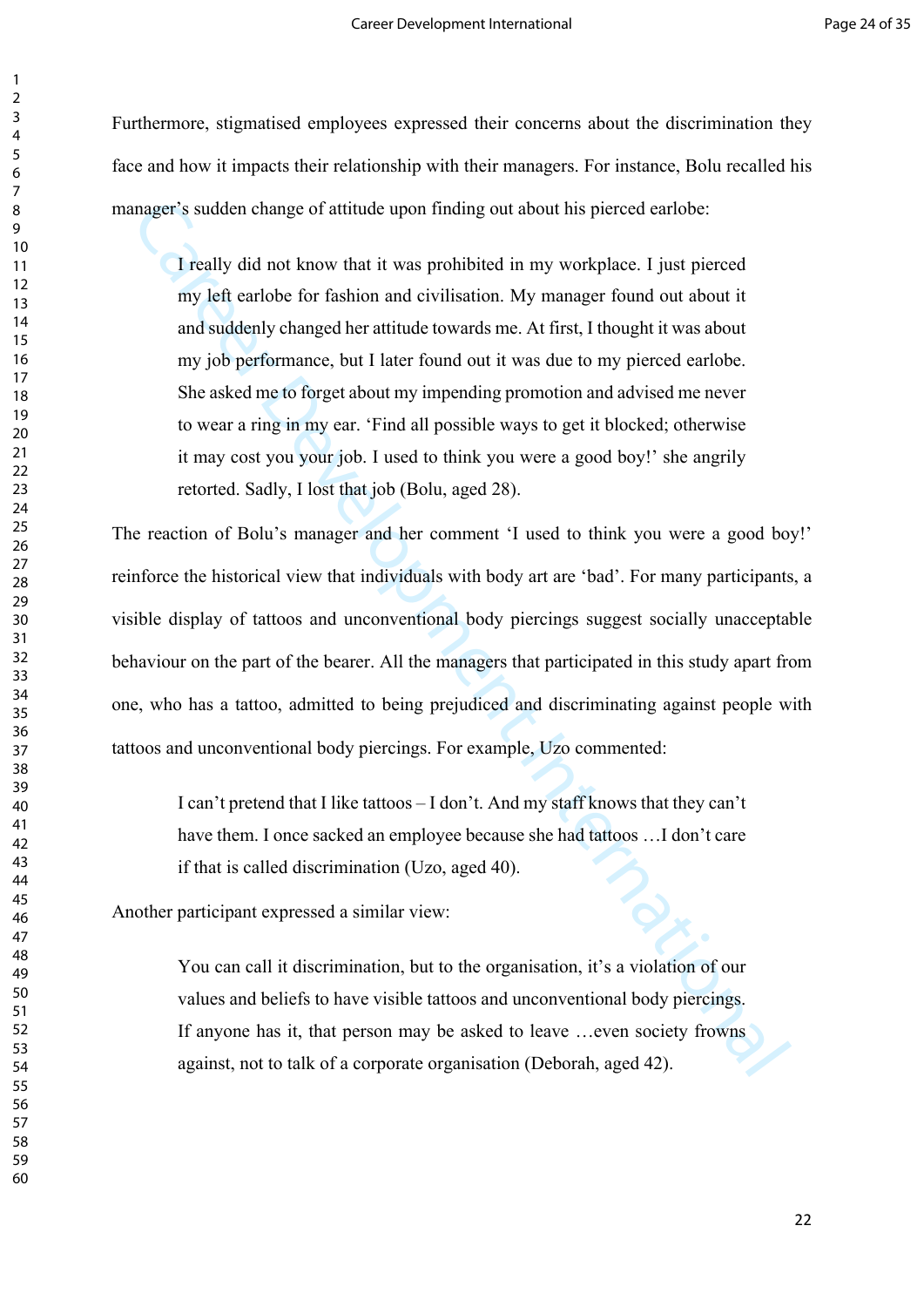Interestingly, a few of the participants with tattoos and unconventional body piercings were unsure if they would employ individuals with body art if they themselves were in a hiring position. For example, Ruth said:

I don't think I would employ someone with visible tattoos. Society frowns upon them, customers don't like them, and they will affect business in terms of losing customers …your company may even be stigmatised (Ruth, aged 28).

The key insight arising from these findings is that in Nigeria, both the success of jobseekers in the labour market and the fate of workers already employed are significantly determined by whether they have visible tattoos and unconventional body piercings. The findings do not support Van Hoover et al.'s (2017) assertion that body piercing is an acceptable choice among the general population and French et al.'s (2016) argument that having tattoos is not associated with or significantly related to employment discrimination.

## **Discussion and Conclusions**

sition. For example, Ruth said:<br> **L** don't think I would employ someone with visible tattoos. Society frowns<br>
upon them, customers don't like them, and they will affect business in terms<br>
of losing customers ...your compa Tattoos and body piercings have been widely researched in the global North (French et al., 2016; Timming, 2015; Timming et al., 2015), but this study is one of the very few that have been undertaken in the global South, specifically Nigeria. This article has indicated that there is a tendency towards stigmatisation in Nigeria where those with tattoos and body piercings may be subjected to employment prejudice and discrimination. People with tattoos and body piercings suffer from negative stereotypes and prejudice, which often harm their employment relationships. Our data revealed that visible tattoos and unconventional body piercings are not viewed as socially acceptable in Nigerian society. However, these practices are beginning to become more prevalent among some youths, who consider them fashionable and a socially acceptable way of expressing emotions (e.g. love). The manager interviews revealed how employers are unapologetically discriminating against people with visible tattoos and unconventional body art. Their sentiments are predicated on religious, sociocultural, and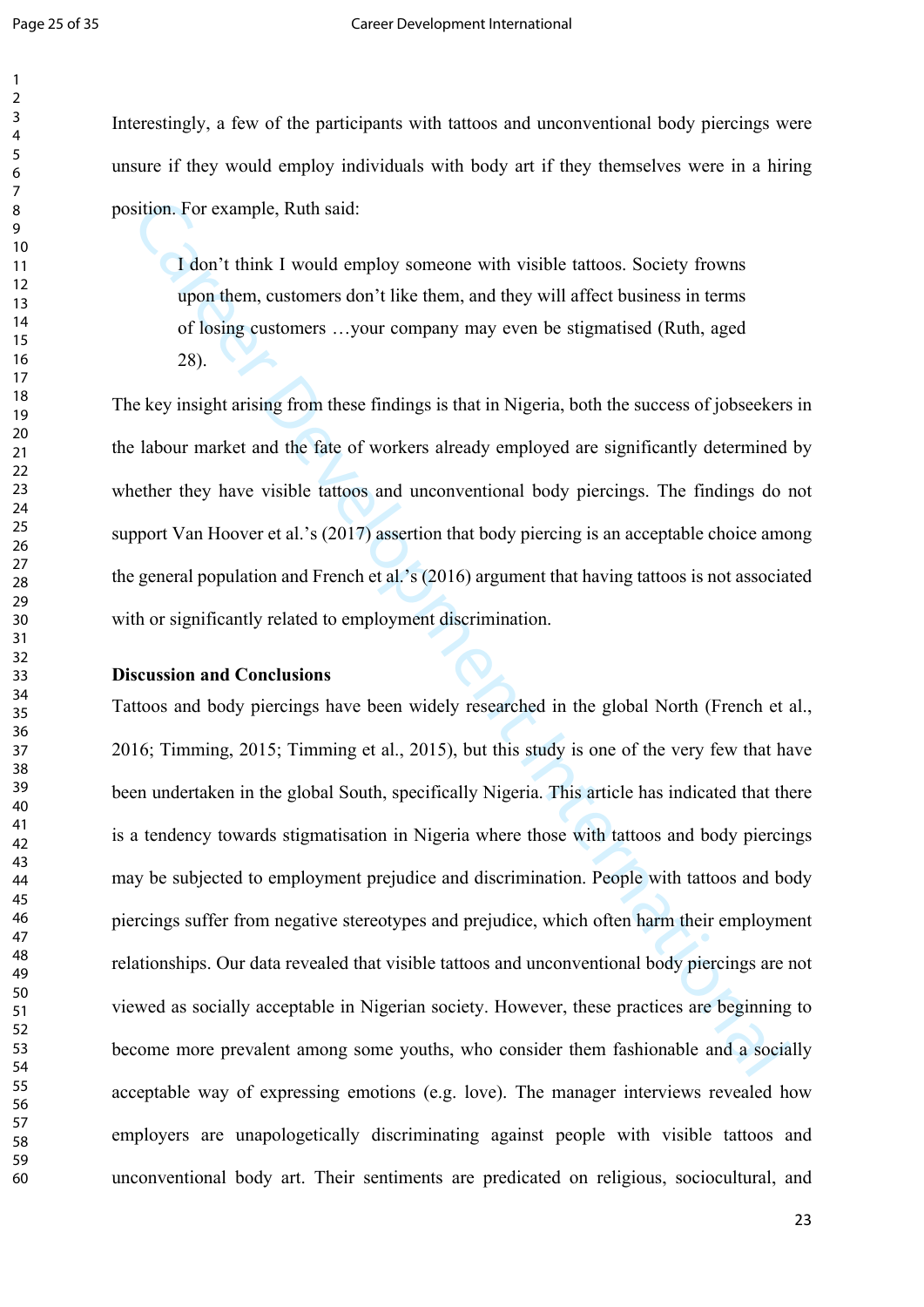corporate values. Previous studies have found that visible tattoos have some corporate benefits, whether to the 'servicescape' (Bitner, 1992), the 'tangibility' factor for frontline staff (Parasuraman et al., 1991) and brand personality (Aaker, 1997). In this study, however, the managers fundamentally disaaproved of visible tattoos on the premise that visible body art is incompatible with their corporate values. These participants illustrated how significant physical appearance is in portraying their image and what they represent as a company. Interestingly, most employees also shared this sentiment.

arasuraman et al., 1991) and brand personality (Aaker, 1997). In this study, however, thangers fundamentully disaaproved of visible tuttoos on the premise that visible body art<br>compagnise with their corporate values. These Furthermore, this study found that the participants' perceptions of visible body art are predicated on religious and sociocultural values, which not only promote disapproval in the labour market and workplace but also result in social stigma and employment discrimination. The participants' religious views appeared to be the ruler against which the dos and don'ts of society are measured, and clearly (based on the participants' accounts), both Islam and Christianity disapprove of body art. On this basis, the majority of the participants frown upon body art and tend to stigmatise and discriminate against people with them. This finding is in contrast with French et al.'s (2016, p. 1240) assertion that 'in modern-day societies, the decision to get tattooed no longer involves the strong social stigma it once carried'. In fact, the social stigma seems to be so strong that a few participants with tattoos and unconventional body piercings in our study regretted having them.

The varying perceptions that point to the unacceptability of body art in Nigeria are consistent with both historical practices and the literature on body modification and its associated stigma. Like previous studies (Broussard and Harton, 2018; Timming et al., 2017), this study has uncovered a growing divide in the perception of tattoos and body piercings. It shows a gradual shift in values and perceptions, particularly among the youth. However, this shift is still overshadowed by a society of strong religious ethics and sociocultural standards. Having visible body art in Nigeria may thus be classified as a symbol of defiance against religious and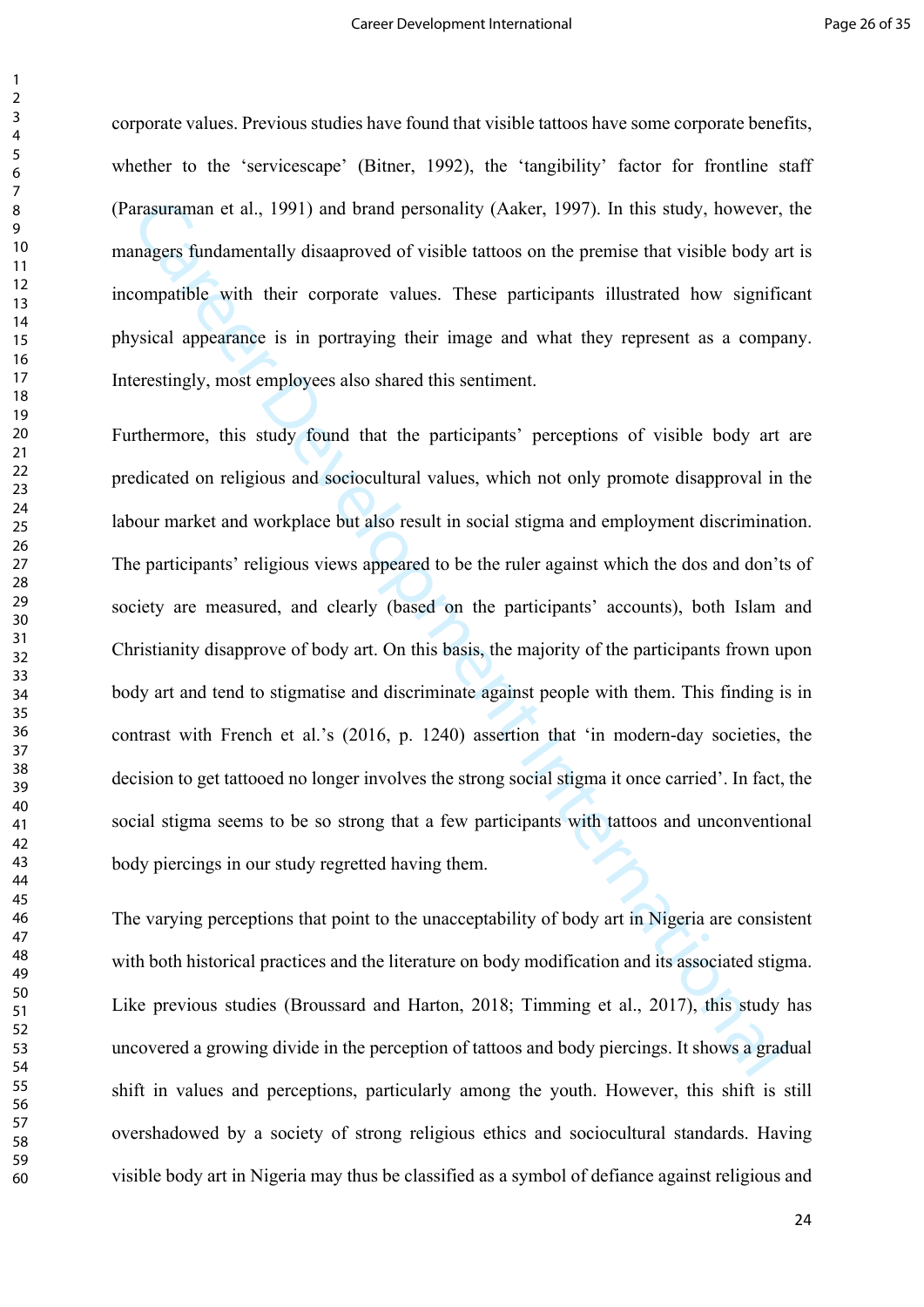dhighting the impact of religious, sociocultural and corporate values on employer applyear apply and propertions shape attitudes towards body art in Nigeria, as well as the extent to which the reprions shape attitudes towa sociocultural norms – a major reason why it is still not popular in the global South. This research contributes to the debate on visible tattoos and unconventional body piercings by highlighting the impact of religious, sociocultural and corporate values on employer and employee perceptions towards body art in Nigeria, as well as the extent to which these perceptions shape attitudes towards people who display such art. Despite the fact that individuals may decide to have body art for a diverse range of reasons, our findings reveal that some people in Nigeria have stereotypical assumptions that individuals with visible body art are 'wayward', 'uncultured', 'morally flawed', and 'hooligans'. This finding thus adds conceptual thoughts and empirical evidence to the debate. Theoretically, our study indicates that notwithstanding the discourse about the increasing impact of agency and individual influences on career opportunities and experiences, societal influences and structures still have an important role to play. This draws our attention to the continued impact of societal and cultural structures/norms and values on career opportunities and experiences.

Perhaps the most interesting finding in our study is that a few of the participants who were themselves stigmatised and discriminated against because of their tattoos and body piercings were unsure if they would employ someone with visible body art due to the wider corporate and societal rejection. Additionally, hiring managers admitted to discriminating against people with visible body art in job interviews. Aside from the religious and sociocultural disapproval of visible body art, most managers were motivated by the crucial need to make positive first impressions on consumers — many of whom disapprove of body art. These findings raise questions about 'lookism' and employment relations in the study context and highlight the extent of the disapproval of tattoos and body piercings in Nigeria. Our study corroborates other studies that suggest significant negative implications of visible body modifications in employment relationships and HRM functions (Career Builder 2011; Nath et al., 2016; Timmings, 2015). However, we found no relationship between visible body art and earnings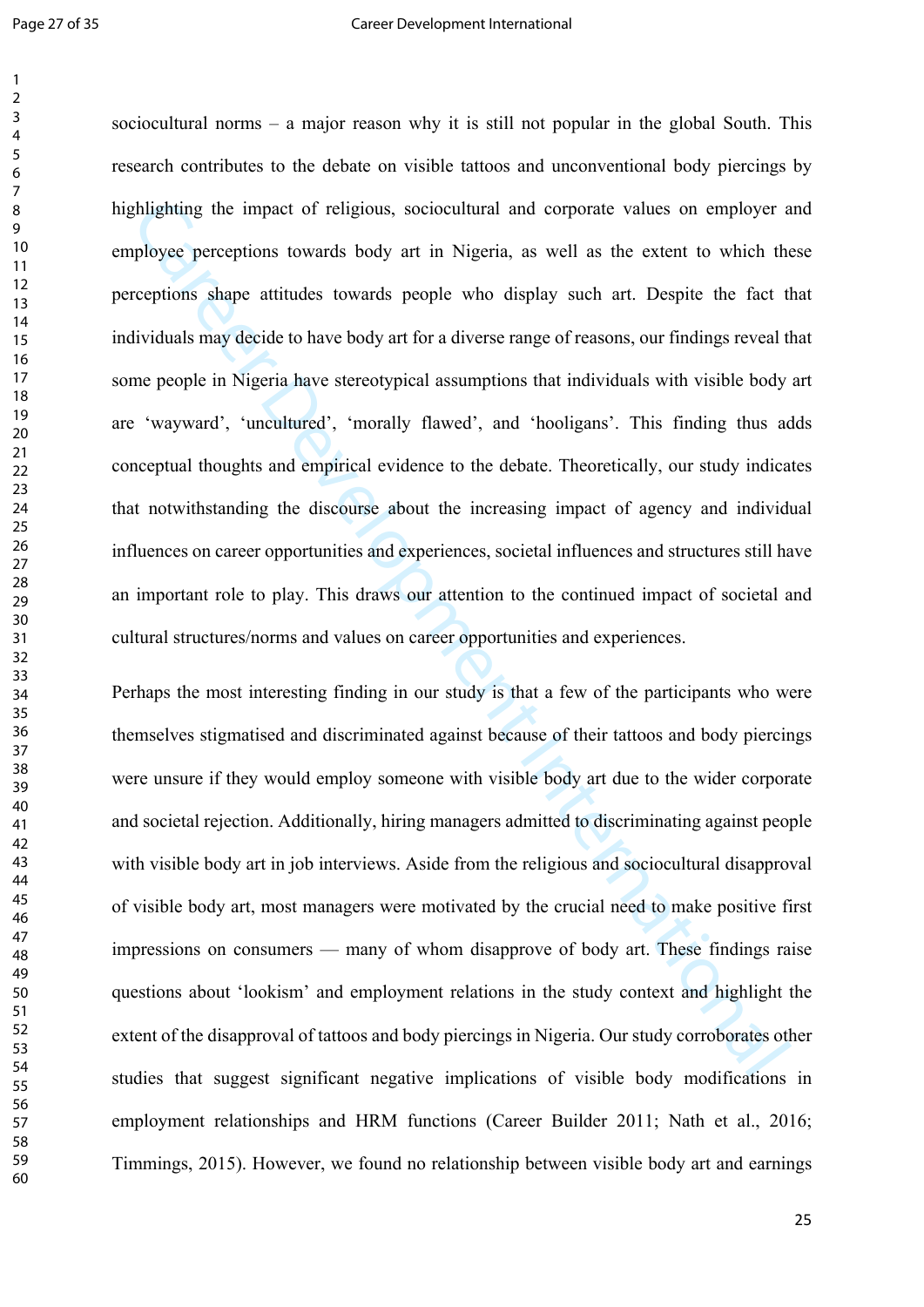discrimination in the study context. It is important to note that the only positive aspect of body art noted by the participants – that they use tattoos to express emotions such as love – is unrelated to the workplace and employment relations.

related to the workplace and employment relations.<br>
summary, this study has provided nuanced insights into the salient reasons underlying<br>
genutisation, prejudice, and streotypical classification of people with visible tat In summary, this study has provided nuanced insights into the salient reasons underlying the stigmatisation, prejudice, and stereotypical classification of people with visible tattoos and unconventional body piercings in Nigeria – a country that has not caught up with Western societies in terms of collectively legitimatising and accepting people with visible body art. It also strengthens the theoretical standpoint on social stigma and prejudice as a strong predictor of negative attitudes and behaviours; structural and interpersonal experiences of discrimination or unfair treatment, and violence perpetrated against individuals who belong to disadvantaged social groups (Stuber et al., 2008). Although the act is slowly gaining ground among young adults as a form of fashion or display of honour for loved ones (Ayanlowo et al., 2017), the vast majority of Nigerians still frown upon it. It is therefore difficult to make a global statement about the acceptability of visible tattoos and unconventional body piercings. Clearly, the challenges and difficulties confronted by people with visible body art in Nigeria are huge and specific, and they are not the same as those in the developed Western world.

## **Implications, Limitations, and Agenda for Future Research**

Our analysis has important implications for HRM. The stigma, prejudice, and discrimination against people with visible body art could prevent organisations from hiring and keeping talented employees who might have suffered body art-related prejudice during job interviews or in the workplace. Such prejudice may even lead to termination of employment of the best workers. Furthermore, employees with tattoos and unconventional body piercings may also suffer anxiety and loss of confidence, attacking their identity and limiting their capacity for social expression and interactions. This, in turn, could hinder organisational productivity and growth. Based on the findings of this study, it is also important to mention that employees with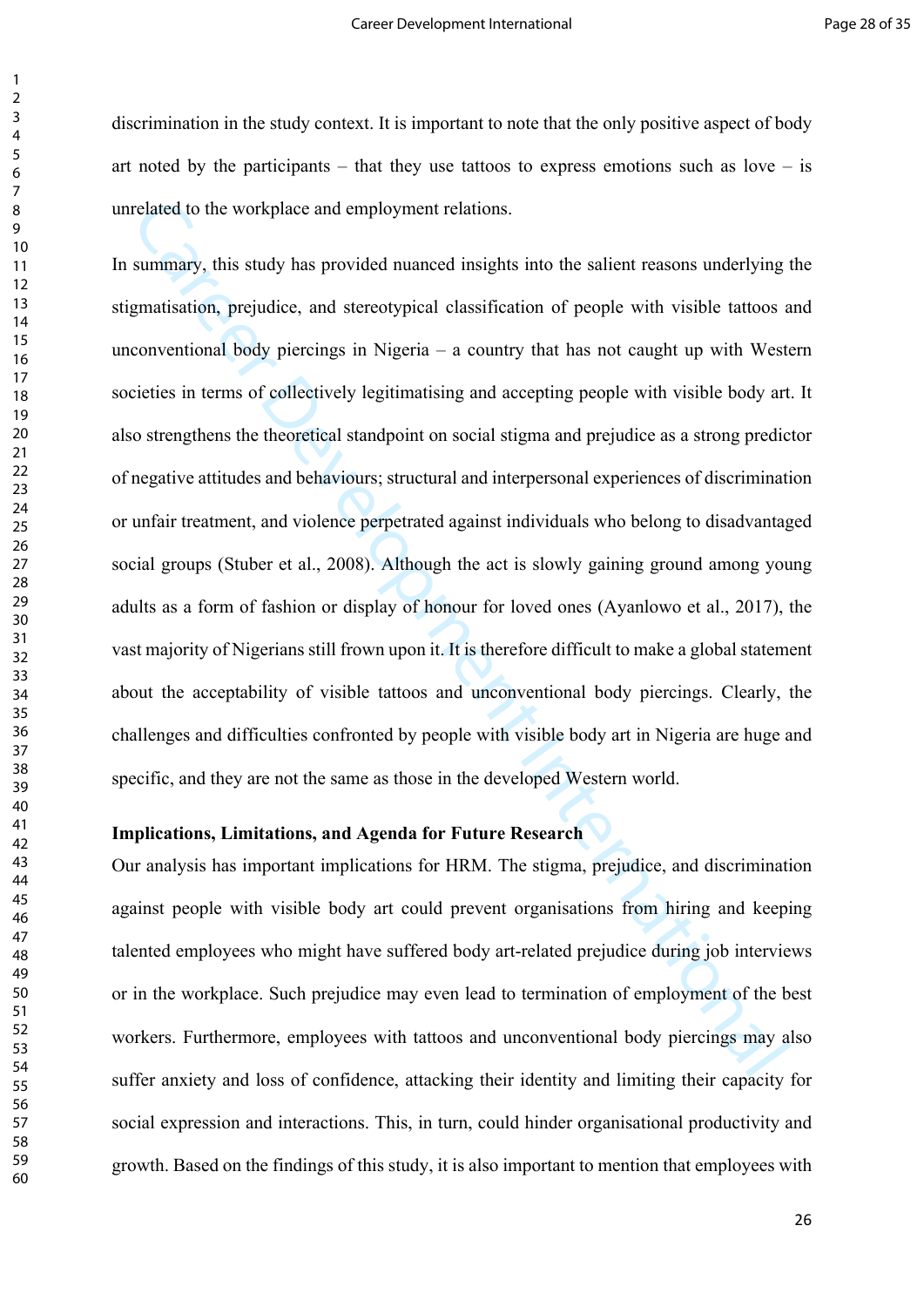the global North) have enacted anti-discrimination laws to protect employees with visitly at from discrimination; in Nigeria, however, such laws have yet to be enacted. The rest distribution in Nigeria, discrimination agai visible body art in Nigeria can be negatively affected by the related prejudiceand discrimination in terms of their career progression, experiences and opportunities. Many countries (primarily in the global North) have enacted anti-discrimination laws to protect employees with visible body art from discrimination; in Nigeria, however, such laws have yet to be enacted. The result of this is that in Nigeria, discrimination against people with unconventional body piercings and/or visible tattoos is lawful and very prevalent. Meanwhile, employers' justifications are entrenched in religious, sociocultural and corporate values, as well as companies' appearance policies. We therefore suggest that there can be a general tolerance of individual preference for body art and physical appearance, which should be incorporated into organisational policies and supported by relevant laws. This will protect employees from stigmatisation and prejudice in the workplace and the general labour market; it will also accord them a right to selfexpression.

This study has some limitations. First, the interpretative paradigm employed within qualitative research requires the researchers to interpret their social environment, which may sometimes be challenging due to the subjective meanings ascribed to knowledge and social reality. Furthermore, using qualitative research can be challenging when it comes to interpreting the emotions and feelings of the study participants. However, by contacting the participants to conduct member checks, we were able to confirm if the interpretations given resonated with their intended meanings. In terms of the generalisation of the study's results, aside from the small samples, we also combined male and female participants – both tattooed and nontattooed. This meant that we did not compare prejudice experienced by tattooed male participants against that experienced by their female counterparts.

For future research, we recommend that the psychological and sociological impacts of societal perceptions of people with visible tattoos and body piercings are examined. This can be done using different research methods (quantitative and observational) in either the same context or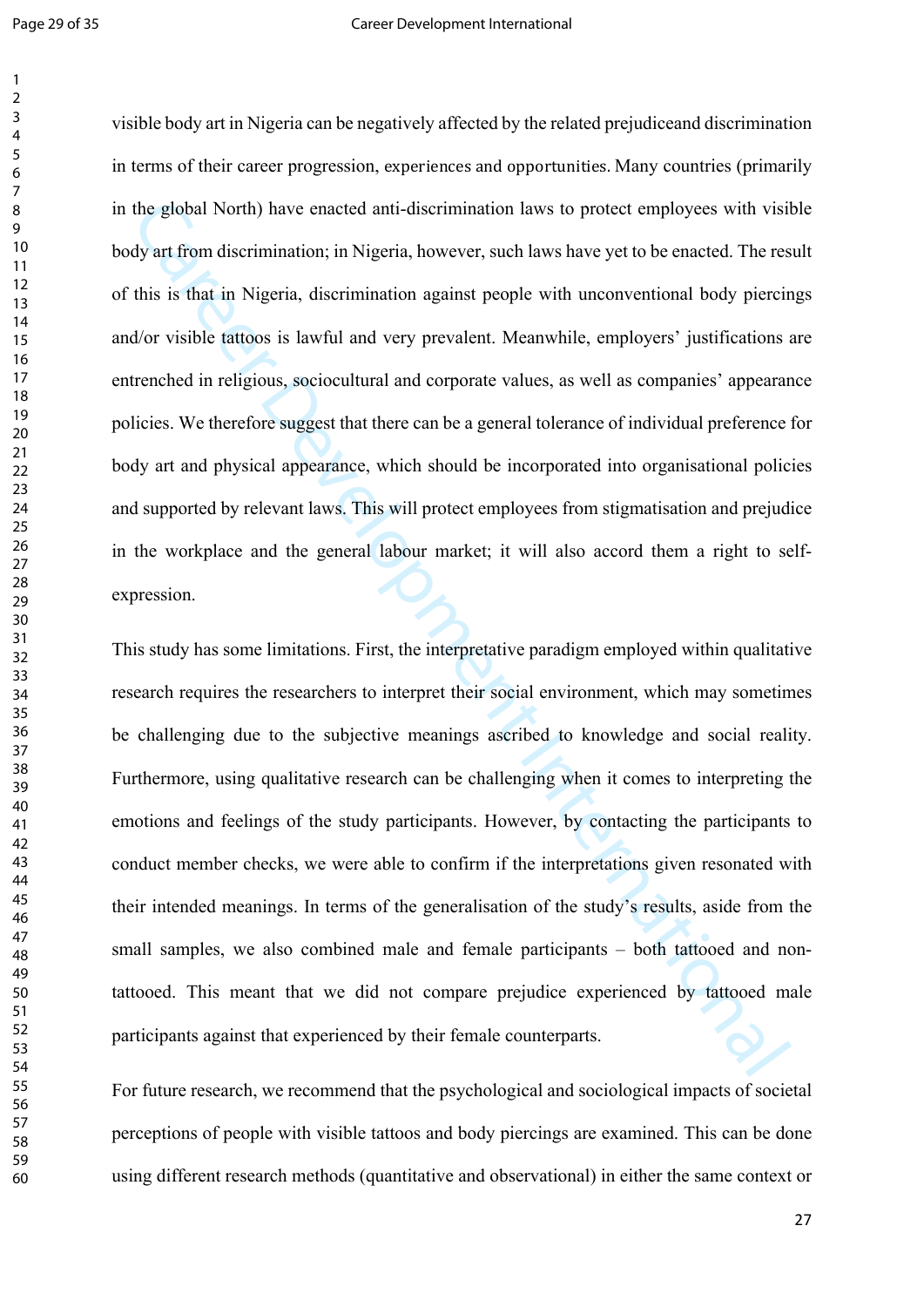a different one. Future research could also employ a quantitative research approach with a larger sample in another research environment. It may also be interesting to consider consumer perceptions of visible body art in a similar environment to Nigeria. The researchers hope that this study will stimulate further research on this topic in the global South – especially in Africa.

# **References**

- Antoszewski, B., Sitek, A., Fijakowska, M., Kasielska, A. and Kruk-Jeromin, J. (2010), "Tattooing and body piercing: what motivates you to do it?", *International Journal of Social Psychiatry*, Vol. 56, No. 5, pp. 471-479.
- Arndt, A.D., Karande, K. and Glassman, M. (2016), "How context interferes with similarityattraction between customers and service providers", *Journal of Retailing and Consumer Services*, Vol. 31, pp. 294-303.
- Ashforth, B.E. and Mael, F. (1989), "Social identity theory and the organization", *Academy of Management Review*, Vol. 14, No. 1, pp. 20-39.
- Ayanlowo, O.O., Gold-Olufadi, S.A., Akinkugbe, A.O., Otrofanowei, E., Nga, C.N. and Olumide, Y.M. (2017), "Growing trend of tattooing and its complications in Nigeria", *International Journal of Dermatology*, Vol. 56, No. 7, pp. 709-714.
- cognions of visible body art in a similar environ[me](about:blank)[nt](https://www.pulse.ng/gist/sars-7-things-that-shouldnt-get-you-into-trouble-with-the-police/pk8m8z1) to Nigeria. The researchers hope it study will stimulate further research on this topic in the global South especially in Afri<br> **ferences**<br>
Moszewski, B., Sitek, A., Ayomide, T. (2017a), "*A nation under the ink*", Pulse, available at: https://www.pulse.ng/gist/tattoos-a-nation-under-the-ink/m8tkzhk (accessed 20 May 2020).
- Ayomide, T. (2017b), "*7 things that shouldn't get you into trouble with the police*", Pulse, available at: https://www.pulse.ng/gist/sars-7-things-that-shouldnt-get-you-intotrouble-with-the-police/pk8m8z1 (accessed 20 May 2020).

Barreto, M. and Ellemers, N. (2010), "Current issues in the study of social stigma: some controversies and unresolved issues", *Journal of Social Issues*, Vol. 66, pp. 431-445.

- Baumann, C., Timming, A.R. and Gollan, P.J. (2016), "Taboo tattoos? A study of the gendered effects of body art on consumers' attitudes toward visibly tattooed front line staff", *Journal of Retailing and Consumer Services,* Vol. 29, pp. 31–39.
- Birchall, J. (2019), "Legislation, policies and social exclusion in Nigeria", available at: https://assets.publishing.service.gov.uk/media/5df7b817ed915d09322e22dc/693\_Legi slation policies and social exclusion in Nigeria.pdf
- Boeije, H. (2005), *Analysing in Qualitative Research. Thinking and Acting*, Boom Onderwijs, Amsterdam.
- Brallier, S.A., Maguire, K.A., Smith, D.A. and Palm, L.J. (2011), "Visible tattoos and employment in the restaurant service industry", *International Journal of Business and Social Science*, Vol. 2, No. 6, pp. 72-76.
- Braun, V. and Clarke, V. (2006), "Using thematic analysis in psychology", *Qualitative Research in Psychology*, Vol. 3, No. 2, pp. 77-101.
- Braverman, P. (2006), "Body piercing, tattooing, and scarification", *Adolescent Medicine Clinics*, Vol. 17, No. 3, pp. 505-519.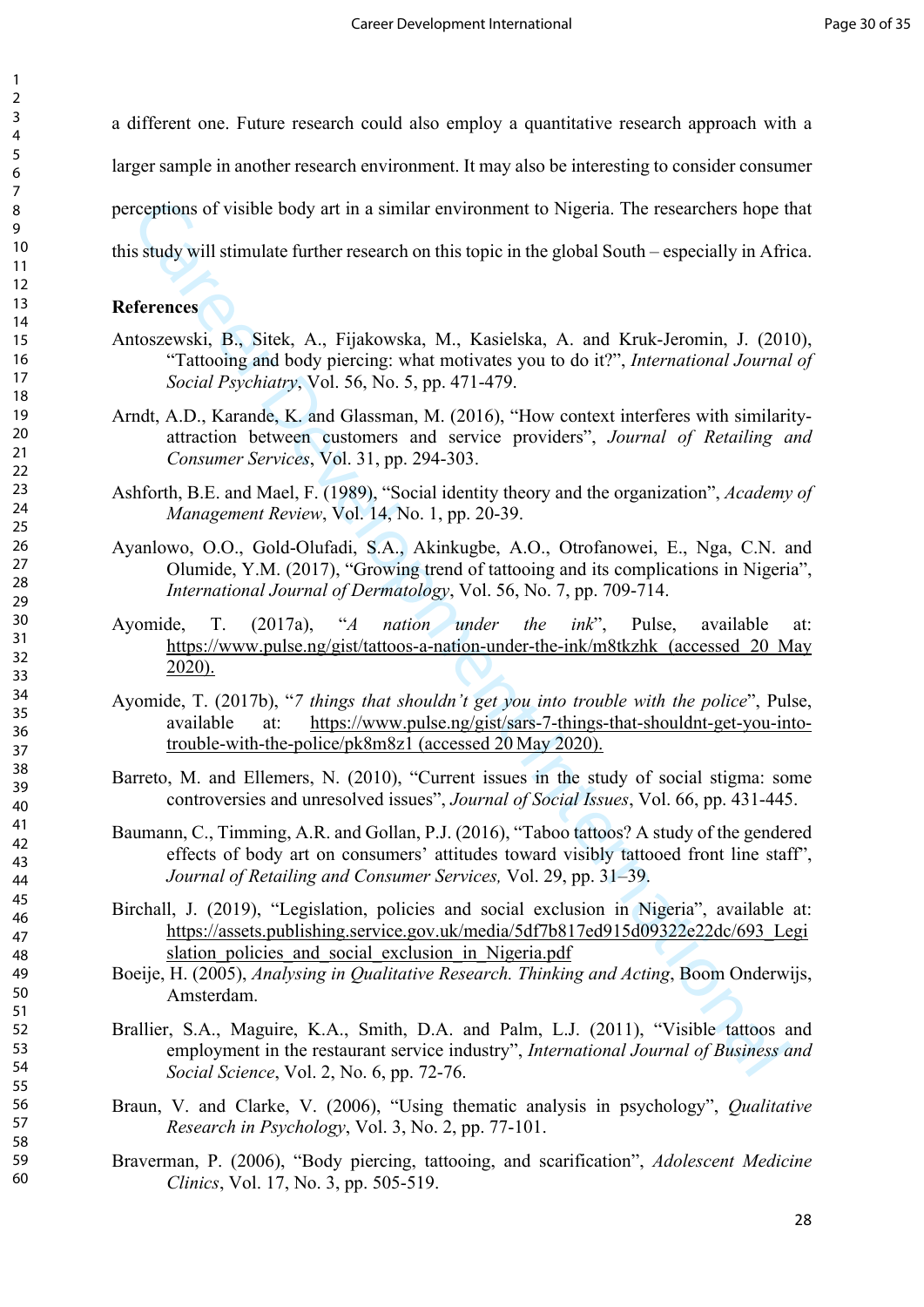Brown, R. (2010), *Prejudice: Its Social Psychology*, John Wiley & Sons Ltd, Malden.

- Broussard, K.A. and Harton, H.C. (2018), "Tattoo or taboo? tattoo stigma and negative attitudes toward tattooed individuals", *The Journal of Social Psychology*, Vol. 158, No. 5, pp. 521-540.
- Breuner, C.C., Levine, D.A. and The Committee on Adolescence (2017). Adolescent and young adult tattooing, piercing, and scarification. *American Academy of Pediatrics*. Vol. 140, No. 4, available at: https://pediatrics.aappublications.org/content/pediatrics/140/4/e20163494.full.pdf
- Burgess, M. and Clark, L. (2010), "Do the "savage origins" of tattoos cast a prejudicial shadow on contemporary tattooed individuals?", *Journal of Applied Social Psychology*, Vol. 40, No. 3, pp. 746-764.
- 3, pp. 521-540.<br>
wave, C, Levince, D.A. and The Committee on Adoleseeu[re](https://pediatrics.aappublications.org/content/pediatrics/140/4/e20163494.full.pdf) (2017). Adoleseeur Co, Levince, piereing, and scarification. *American Academy of Pediatri*<br>
Vol. 27 points. 140, 20010. The "savage origins" of Tat Career Builder (2011), "*Bad breath, heavy cologne and wrinkled clothes among factors that can make you less likely to get promoted*", available at: http://www.careerbuilder.com/share/aboutus/pressreleasesdetail.aspx?sd=6/30/2011&i d=pr642&ed=12/31/2011 (accessed 10 January 2020).
- Carmen, R.A., Guitar, A.E. and Dillon, H.M. (2012), "Ultimate answers to proximate questions: the evolutionary motivations behind tattoos and body piercings in popular culture", *Review of General Psychology*, Vol. 16, No. 2, pp. 134-143.
- Casper, W.J., Wayne, J.H. and Manegold, J.G. (2013), "Who will we recruit? Targeting deep‐ and surface‐level diversity with human resource policy advertising. *Human Resource Management*, Vol. 52, pp. 311-332.

Clinical Rounds (2009), "Tattoos tell the story", *Nursing*, Vol. 39, No. 7, pp. 21.

- Corbin, J. and Strauss, A. (2008), *The Basics of Qualitative Research*, 3rd ed., Sage, Los Angeles.
- Creswell, J.W. and Creswell, J.D. (2018), *Research Design: Qualitative, Quantitative and Mixed Methods Approaches*, Sage, Thousand Oaks, CA.
- Dean, D. H. (2010). "Consumer perceptions of visible tattoos and service personnel". *Journal of Service Theory and Practice,* Vol. 20, No. 3, pp. 294-308.
- Dillingh, R., Kooreman, P. and Potters, J. (2020), "Tattoos, lifestyle, and the labor market", *Labour*, Vol. 34, No. 2, pp. 191–214.
- Doleac, J.L. and Stein, L.C.D. (2013), "The visible hand: race and online market outcomes", *The Economic Journal,* Vol. 123, No. 57, pp. 469-492.
- Durkin, S.E. (2012), "Tattoos, body piercing, and healthcare concerns", *Journal of Radiology Nursing,* Vol. 31, No. 1, pp. 20-25.
- Elzweig, B. and Peeples, D.K. (2011), "Tattoos and piercings: issues of body modification and the workplace", *Advanced Management Journal*, Vol. 76, No. 1, pp. 13-37.
- Etter, G. W. (1995), "Tattoos and the new urban tribes." *Journal of Gang Research*, Vol. 3, No. 1, pp. 51-51.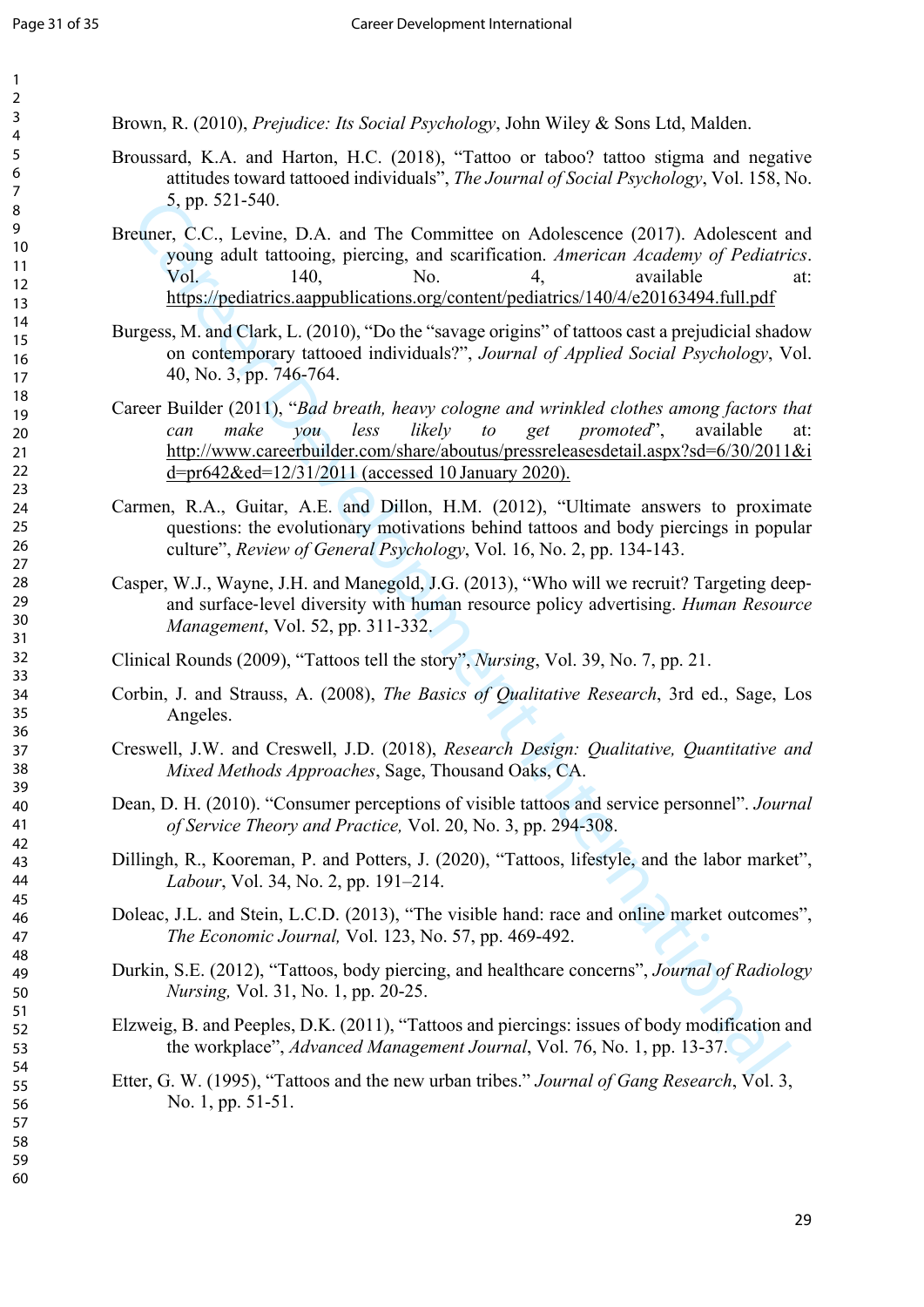- Farley, C.L., Van Hoover, C. and Rademeyer, C.‐A. (2019), "Women and tattoos: Fashion, meaning, and implications for health". *Journal of Midwifery & Women's Health*, Vol. 64, pp. 154-169.
- Fiske, S. T. (2010), "Social beings: Core motives in social psychology". John Wiley & Sons: Hoboken NJ.
- French, M.T., Maclean, J.C., Robins, P.K., Sayed, B. and Shiferaw, L. (2016), "Tattoos, employment, and labour market earnings: is there a link in the ink?", *Southern Economic Journal*, Vol. 82, No. 4, pp. 1212-1246.
- French, M.T., Mortensen, K. and Timming, A. (2019), "Are tattoos associated with employment and wage discrimination? Analysing the relationships between body art and labour market outcomes", *Human Relations*, Vol. 72, No. 5, pp. 962-987.
- Goffman, E. (1963), *Stigma: Notes on the Management of Spoiled Identity*, Touchstone, New York: NY.
- Goštautaitė, B., Bučiūnienė, I., Dalla Rosa, A., Duffy, R. and Kim, H.J. (2020), "Healthcare professionals with calling are less likely to be burned out: the role of social worth and career stage", *Career Development International*, Vol. 25, No. 6, pp. 649-670.
- Grimmelikhuijsen, S. and Porumbescu, G.A. (2017), "Reconsidering the expectancy disconfirmation model. Three experimental replications", *Public Management Review*, Vol. 19, No. 9, pp. 1272-1292.
- Exc. 1. (2010), "Social beings: Core motives in social psychology". John Wiely & Son Italy Nobel Hoboken NJ.<br>
Ench, M.T., Muckeun, J.C., Robins, P.K., Sayed, B. and Shiftraw, L. (2016). "Tat[te](https://www.ipsos.com/en-us/news-polls/more-americans-have-tattoos-today) employment, and labour marke Heywood, W., Patrick, K., Smith, A.M., Simpson, J.M., Pitts, M.K., Richters, J. and Shelley, J.M. (2012), "Who gets tattoos? Demographic and behavioural correlates of ever being tattooed in a representative sample of men and women", *Annals of Epidemiology*, Vol. 22, No. 1, pp. 51-56.
- Holbrook, J., Minocha, J. and Laumann, A. (2012), "Body piercing: complications and prevention of health risks", *American Journal of Clinical Dermatology*, Vol. 13, No. 1, pp. 1-17.
- Ipsos (2019), "More Americans Have Tattoos Today than Seven Years Ago". Available at https://www.ipsos.com/en-us/news-polls/more-americans-have-tattoos-today. [Accessed 15<sup>th</sup> December 2020].
- Jones, C. P. (2000), "Stigma and tattoo". In Jane Caplan (Ed.) Written on the Body: The Tattoo in European and American History. Princeton, NJ: Princeton University Press, 1-16.
- King, E.D. and Ahmad, A.S. (2010), "An experimental field study of interpersonal discrimination toward Muslim job applicants", *Personnel Psychology*, Vol. 63, No. 4, pp. 881-906.
- Kluger, N. (2015), "Epidemiology of tattoos in industrialized countries", In Serup, J., Kluger, N. and Bäumler W (eds): *Tattooed Skin and Health*. Current Problems in Dermatology, Vol 48, pp 6-20.
- Kotzur, P.F. and Wagner, U. (2020), "The dynamic relationship between contact opportunities, positive and negative intergroup contact, and prejudice: A longitudinal investigation", *Journal of Personality and Social Psychology*", https://doi.org/10.1037/pspi0000258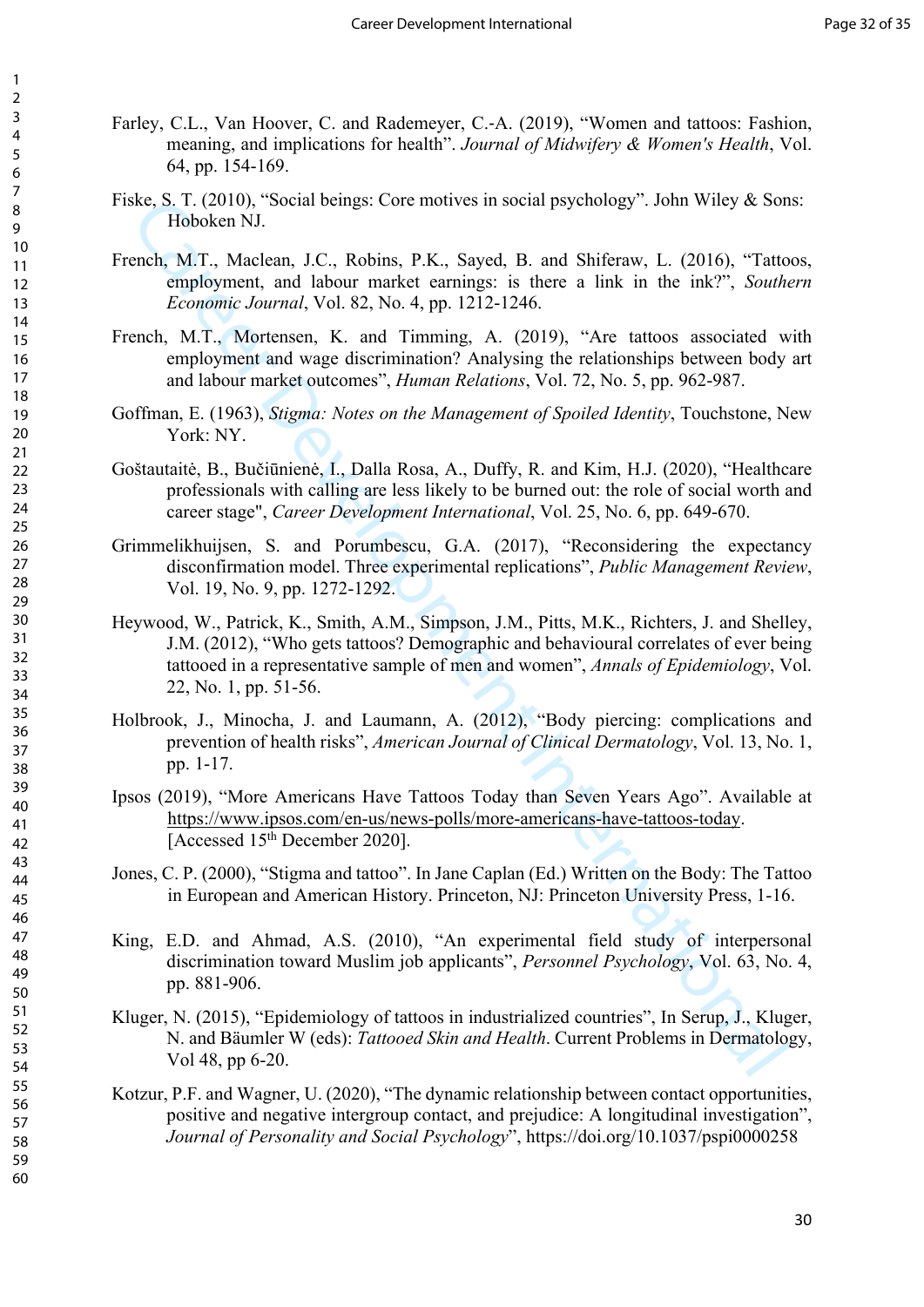- Larsen, G., Patterson, M. and Markham, L. (2014), "A deviant art: tattoo-related stigma in an era of commodification", *Psychology and Marketing,* Vol. 31, No. 8, pp. 670-681.
- Lineberry, C. (2007), "*Tattoos: the ancient and mysterious history*", available at: [https://www.smithsonianmag.com/history/tattoos-144038580/ \(](https://www.smithsonianmag.com/history/tattoos-144038580/%20()accessed 3 June 2020).
- Madera, J.M. and Hebl, M.R. (2012), "Discrimination against facially stigmatized applicants in interviews: an eye tracking and face-to-face investigation", *Journal of Applied Psychology*, Vol. 97, No. 2, pp. 317-330.
- Mensah, E., Inyabri, I. and Mensah, E. (2018), "The discourse of tattoo consumption among female youth in Nigeria", *Communication*, Vol. 44, No. 3, pp. 56-73.
- Miller, B.K., Nicols, M. and Eure, J. (2009), "Body art in the workplace: piercing the prejudice?", *Personnel Review*, Vol. 38, No. 6, pp. 621-640.
- Murdock, H. (2012), "Nigerian parents mark children's faces for safety", Voice of America, available at: at: https://www.voanews.com/a/nigerian\_parents\_mark\_childrens\_faces\_for\_safety/1451 968.html. (accessed 8 March 2020).
- **Examplements Care and Helion School and Helion School (1) and Helion II and Helion II and Helion II and Helion II and Helion II and Helion II and Helion II and Helion II and Helion II and Helion II and Helion II and Heli** Nath, V., Bach, S. and Lockwood, G. (2016), "Dress codes and appearance at work: Body supplements, body modification and aesthetic labour", ACAS, available at: https://archive.acas.org.uk/media/4649/Dress-codes-and-appearance-at-work-Bodysupplements-body-modification-and-aestheticlabour/pdf/Acas\_Dress\_codes\_and\_appearance\_at\_work.pdf
- Orie, L.O. (2011), "The structure and function of Yoruba facial scarification", *Anthropological Linguistics*, Vol. 53, No. 1, pp. 15-33.
- Patterson, M. and Schroeder, J. (2010), "Borderlines: Skin, tattoos and consumer culture theory", *Marketing Theory*, Vol. 10, pp. 253–267.
- Patton, M.Q. (2002), *Qualitative Research and Evaluation Methods*. Sage, Thousand Oaks, CA.
- Poister, T. and Thomas, J. (2011), "The effect of expectations and expectancy confirmation/disconfirmation on motorists' satisfaction with state highways", *Journal of Public Administration Research and Theory*, Vol. 21, No. 4, pp. 601-617.
- Polit, D.F. and Beck, C.T. (2009), *Nursing Research: Generating and Assessing Evidence for Nursing Practice* (8th Eds.)., Wolters Klower/Lippincott Williams & Wilkins, Philadelphia.
- Roberts, D.J. (2012), "Secret ink: tattoo's place in contemporary American culture", *Journal of American Culture,* Vol*.* 35, No. 2, pp. 15-65.
- Roberts, T.A. and Ryan, S.A. (2002), "Tattooing and high-risk behavior in adolescents", *Paediatrics,* Vol. 110, No. 6, pp. 1058-1063.
- Romanienko, L.A. (2011), *Body Piercing and Identity Construction: A Comparative Perspective*, Palgrave Macmillan, New York, NY.
- Ruffle B.J. and Wilson A. (2018), "Tat will tell: Tattoos and time preferences", *Journal of Economic Behavior & Organization*, <https://doi.org/10.1016/j.jebo.2019.08.001>.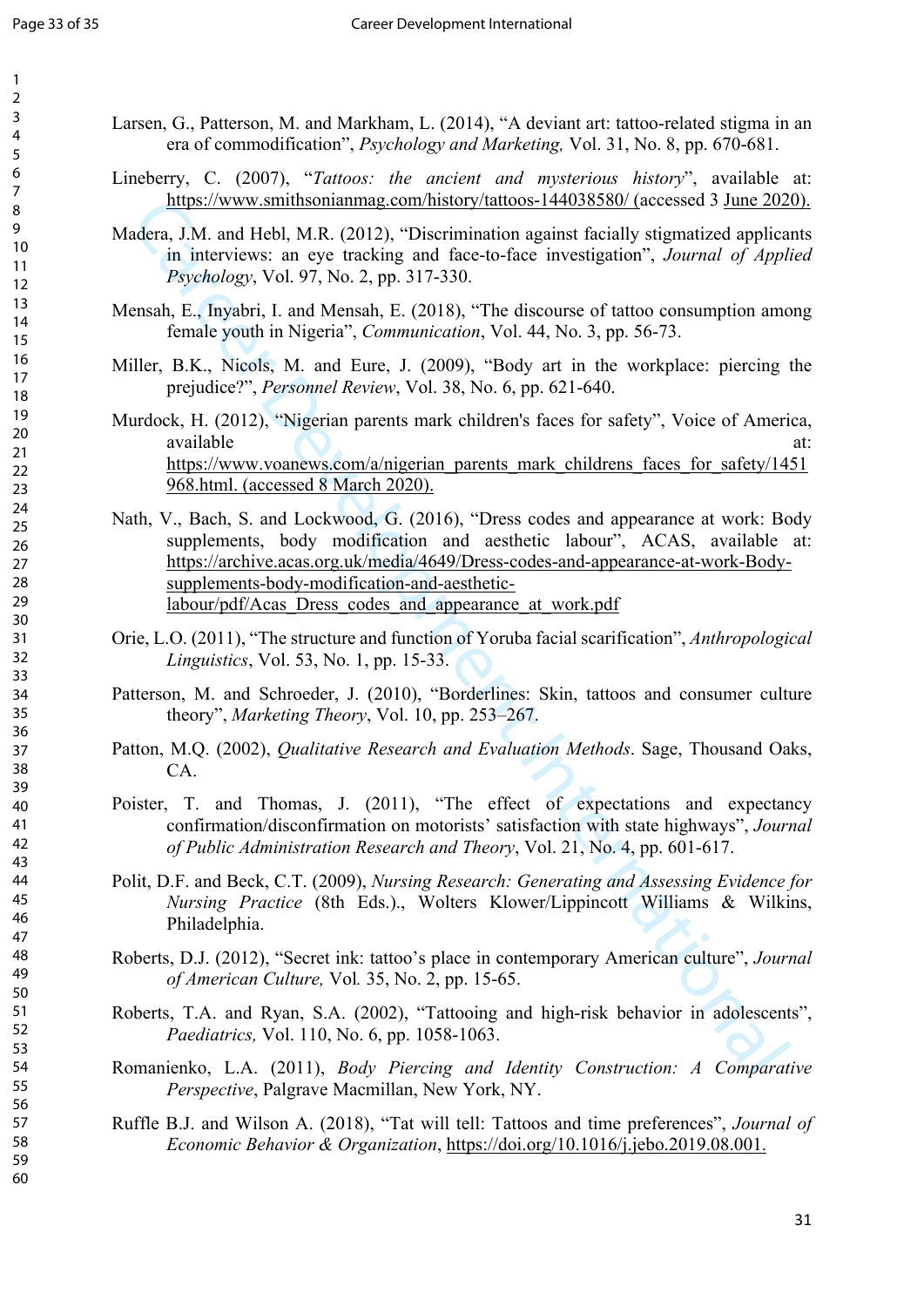- Sanders, C. R. (1989), "Customizing the body: The art and culture of tattooing". Philadelphia, PA: Temple University Press.
- Saunders, M., Lewis, P. and Thornhill, A. (2016), "Research methods for business students", Harlow: Pearson Education Limited.
- Harlow: Pearson Education Limited.<br>
Harlow: Ext. So, Omzuliko, L. K. K. Schimro, B., Akc. J., K. Stmedty, S., Nipoka, Navar, C. Navarka, N. C. Anaral, S. D. (2015), "The immediate effect of sames sex Warrage Prohibition A Schwartz, S.R., Nowak, R.G., Orazulike, I., Keshinro, B., Ake, J., Kennedy, S., Njoku, O., Blattner, W.A., Charurat, M.E. and Baral, S.D. (2015), "The immediate effect of the Same-Sex Marriage Prohibition Act on stigma, discrimination, and engagement on HIV prevention and treatment services in men who have sex with men in Nigeria: analysis of prospective data from the TRUST cohort", *The Lancet HIV*, Vol. 2, No. 7, pp. 299- 306.
- Skoda, K., Oswald, F., Brown, K., Hesse, C. and Pedersen, C.L. (2020), "Showing skin: Tattoo visibility status, egalitarianism, and personality are predictors of sexual openness among women", *Sexuality & Culture*, Vol. 24, pp. 1935–1956.
- Smith, M. (2020), "Where can you work and show your tattoos?", available at: https://tatring.com/getting-tattooed/Where-Can-You-Work-and-Show-Your-Tattoos
- Spence, M. (1973), "Job market signalling", *The Quarterly Journal of Economics*, Vol. 87 No. 3, pp. 355-374.
- Statista (2020), Amount of done piercings by Americans in 2017, available at: https://www.statista.com/statistics/259704/number-of-piercings/
- Stirn, A., Hinz, A. and Brahler, E. (2006), "Prevalence of tattooing and body piercing in Germany and perception of health, mental disorders, and sensation seeking among tattooed and body-pierced individuals", *Journal of Psychosomatic Research*, Vol. 60, No. 5, pp. 531-534.
- Stone, A. and Wright, T. (2013), "When your face doesn't fit: employment discrimination against people with facial disfigurements", *Journal of Applied Social Psychology*, Vol. 43, No. 3, pp. 515-526.
- Strübel, J. and Jones, D. (2017), "Painted bodies: Representing the self and reclaiming the body through tattoos. *Journal of Popular Culture*, Vol. 50, pp. 1230-1253.
- Stuber, J., Meyer, I. and Link, B. (2008), "Stigma, prejudice, discrimination and health", *Social Science and* Medicine, Vol. 67, No. 3, pp. 351-357.
- Swanger, N. (2006), "Visible body modification (VBM): evidence from human resource managers and recruiters and the effects on employment", *International Journal of Hospitality Management,* Vol. 25, No. 1, pp. 154-158.
- Tapon, F. (2019), "*History of tattoos in Africa*", available at: https://francistapon.com/Travels/Africa/History-Of-Tattoos-In-Africa (accessed 19 February 2020).
- The European Chemicals Agency (ECHA) (2019), "Tattoo inks and permanent make-up". Available at [https://echa.europa.eu/hot-topics/tattoo-inks.](https://echa.europa.eu/hot-topics/tattoo-inks) [Accessed 15<sup>th</sup> December, 2020].
- Timming, A.R. (2015), "Visible tattoos in the service sector: a new challenge to recruitment and selection", *Work, Employment & Society,* Vol. 29, No. 1, pp. 60-78.